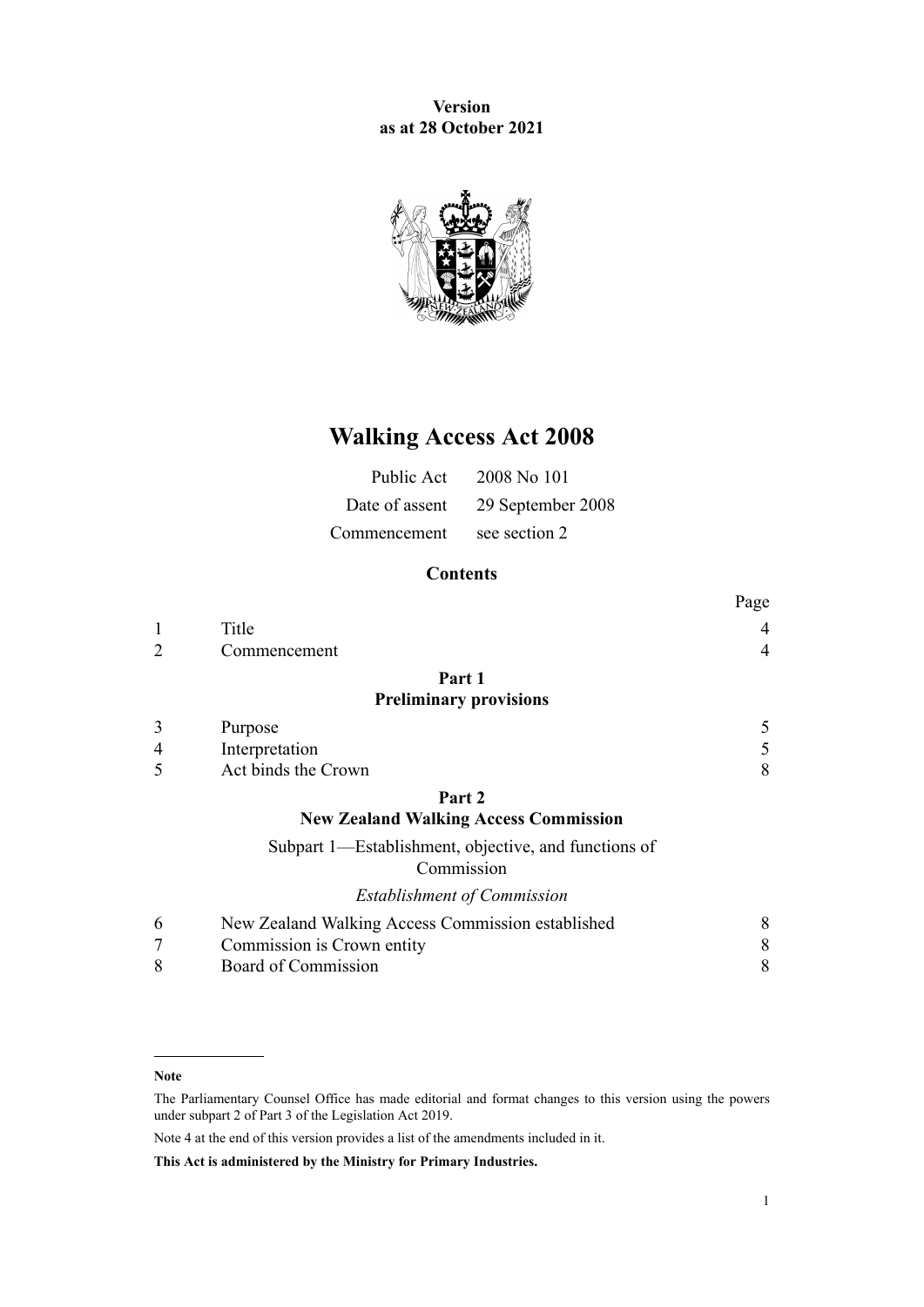**Walking Access Act 2008**

|  |  | Objective, functions, and priorities of Commission |
|--|--|----------------------------------------------------|
|  |  |                                                    |

| Objective of Commission                                          | 9  |
|------------------------------------------------------------------|----|
| <b>Functions of Commission</b>                                   | 9  |
| Consideration of priorities for walking access over private land | 10 |
| Subpart 2—Code of responsible conduct                            |    |
| Purpose and status of code                                       | 10 |
| Contents of code                                                 | 11 |
| Preparation of draft code                                        | 11 |
| Notice of draft code to public                                   | 11 |
| Matters to be considered                                         | 11 |
| Issue of code                                                    | 12 |
| Amendment or revocation of code                                  | 12 |
| Availability of code                                             | 12 |
|                                                                  |    |

# **[Part 3](#page-11-0)**

# **[Walkways: Establishment and administration](#page-11-0)**

# [Subpart 1—Establishment of walkways](#page-11-0)

# *[Establishment of walkways over public land](#page-11-0)*

| 20 | Proposal to declare walkway over public land                                   | 12 |
|----|--------------------------------------------------------------------------------|----|
| 21 | Administering authority's consent required for walkway over<br>public land     | 12 |
| 22 | Plan of walkway over public land                                               | 13 |
| 23 | Name of walkway over public land                                               | 13 |
| 24 | Declaration of walkway over public land                                        | 13 |
| 25 | Registration of notice declaring walkway over public land                      | 14 |
|    | Establishment of walkways over private land                                    |    |
| 26 | Negotiation of walkway over private land                                       | 14 |
| 27 | Maori freehold land                                                            | 14 |
| 28 | Plan of walkway over private land                                              | 15 |
| 29 | Registration of easement, lease, or transfer                                   | 15 |
| 30 | Name of walkway over private land                                              | 15 |
| 31 | Declaration of walkway over private land                                       | 16 |
| 32 | Registration of notice declaring walkway over private land                     | 16 |
|    | Subpart 2—Rights of public and powers of Commission in relation<br>to walkways |    |
| 33 | Rights of public to use walkways                                               | 17 |
| 34 | Powers of Commission in relation to walkways                                   | 17 |
|    | Subpart 3—Controlling authorities of walkways                                  |    |
| 35 | Appointment of controlling authorities                                         | 17 |
| 36 | Appointment of controlling authorities for walkways on public<br>land          | 18 |
| 37 | Functions and powers of controlling authorities                                | 18 |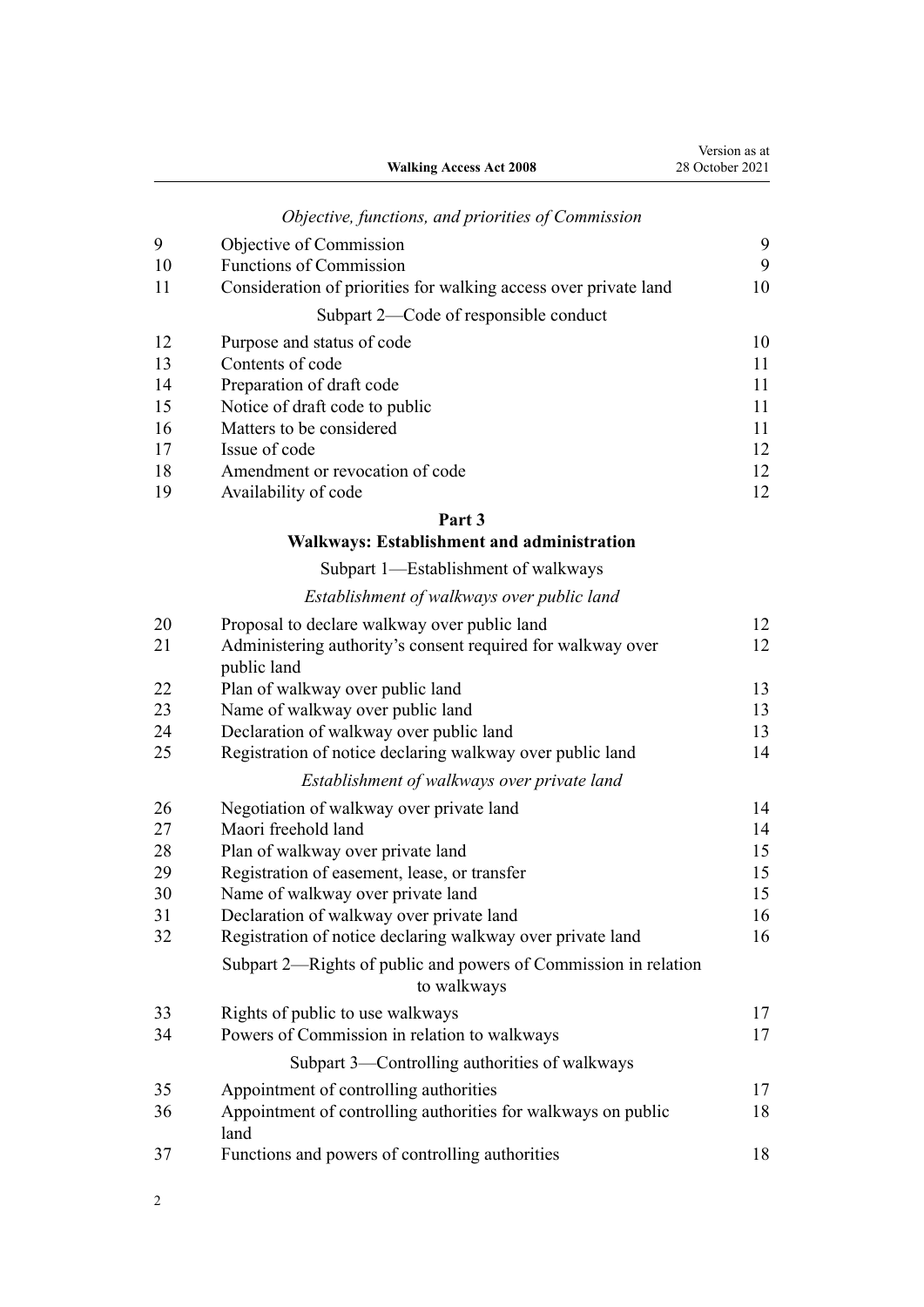| Version as at<br>28 October 2021<br><b>Walking Access Act 2008</b> |                                                                            |    |
|--------------------------------------------------------------------|----------------------------------------------------------------------------|----|
|                                                                    | Subpart 4—Closure and revocation of walkways                               |    |
| 38                                                                 | Closure of walkways                                                        | 19 |
| 39                                                                 | Public notification of closure of walkway                                  | 19 |
| 40                                                                 | Revocation of notice declaring walkway                                     | 20 |
| 41                                                                 | Registration of notice revoking walkway                                    | 21 |
| 42                                                                 | Surrender of easements and leases                                          | 21 |
|                                                                    | Part 4                                                                     |    |
|                                                                    | Compliance, enforcement, and miscellaneous provisions                      |    |
|                                                                    | Subpart 1—Enforcement officers and their powers in relation to<br>walkways |    |
|                                                                    | Appointment and removal                                                    |    |
| 43                                                                 | Appointment and removal of enforcement officers                            | 21 |
| 44                                                                 | Other persons also enforcement officers under this Act                     | 22 |
| 45                                                                 | Appointment and removal of honorary enforcement officers                   | 22 |
| 46                                                                 | Warrants of appointment                                                    | 23 |
| 47                                                                 | Surrender of warrant                                                       | 23 |
|                                                                    | Powers of enforcement officers and honorary enforcement officers           |    |
| 48                                                                 | Exercise of powers                                                         | 23 |
| 49                                                                 | Use of dog or vehicle                                                      | 23 |
| 50                                                                 | Power to interfere to prevent or stop offending                            | 24 |
| 51                                                                 | Power to require personal details                                          | 24 |
| 52                                                                 | Protection of persons acting under authority of this Part                  | 24 |
|                                                                    | Subpart 2—Offences and penalties in relation to walkways                   |    |
| 53                                                                 | How proceedings commenced                                                  | 24 |
|                                                                    | <i><b>Offences</b></i>                                                     |    |
| 54                                                                 | Strict liability offences                                                  | 25 |
| 55                                                                 | Defences to strict liability offences                                      | 26 |
| 56                                                                 | Offences requiring knowledge, intent, or recklessness                      | 26 |
| 57                                                                 | Not offence if authorised by regulations                                   | 27 |
| 58                                                                 | Relationship with offence provisions in other enactments                   | 28 |
|                                                                    | Penalties                                                                  |    |
| 59                                                                 | Penalties                                                                  | 28 |
| 60                                                                 | Penalties for continuing offences                                          | 28 |
| 61                                                                 | Penalties for bodies corporate                                             | 28 |
| 62                                                                 | Liability of directors and managers                                        | 28 |
| 63                                                                 | Sentence of community work                                                 | 29 |
| 64                                                                 | Offenders liable for loss, damage, or costs                                | 29 |
| 65                                                                 | Evidence in proceedings                                                    | 29 |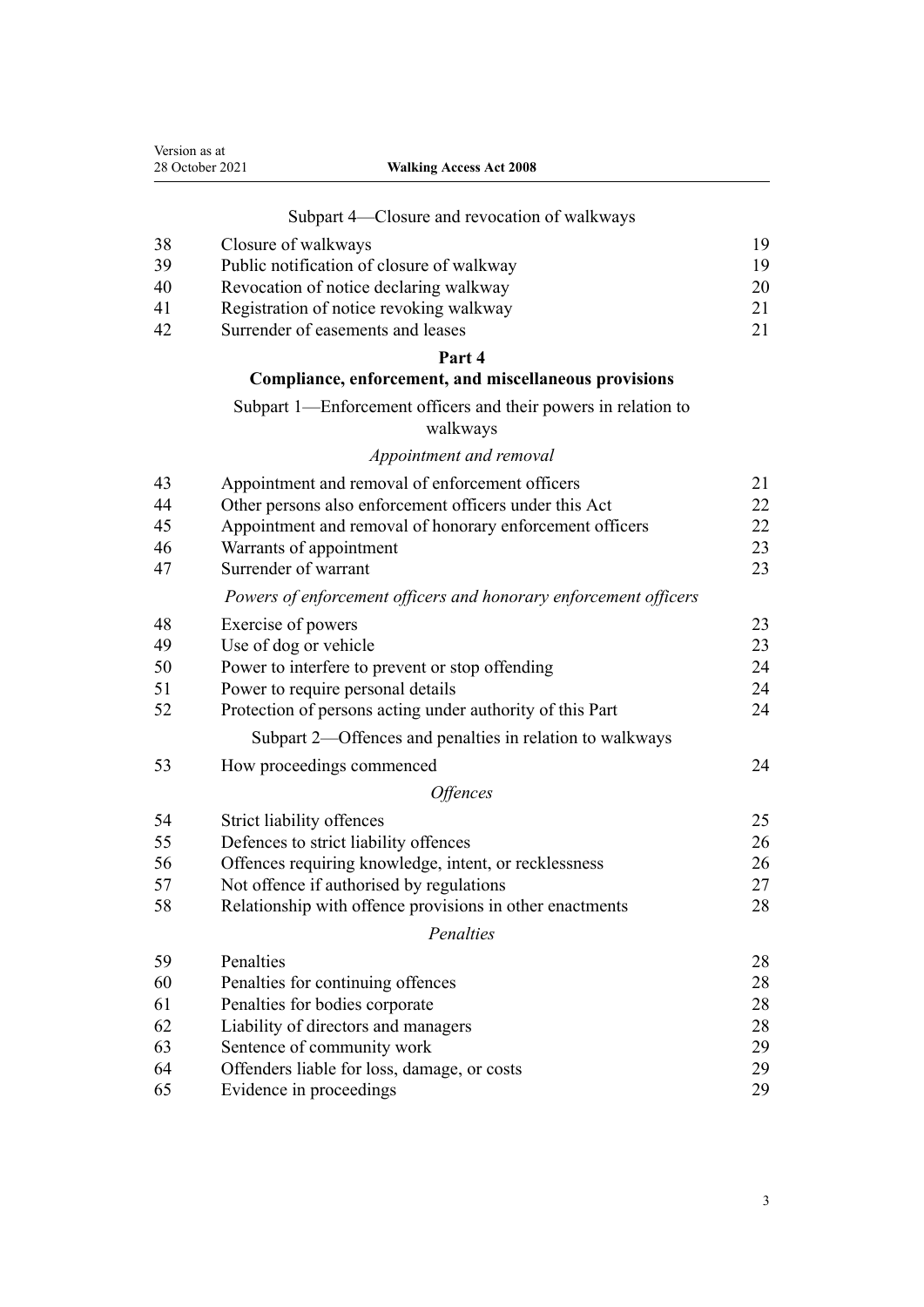<span id="page-3-0"></span>

| s 1 | <b>Walking Access Act 2008</b>                           | Version as at<br>28 October 2021 |
|-----|----------------------------------------------------------|----------------------------------|
|     | Subpart 3-Miscellaneous provisions                       |                                  |
|     |                                                          |                                  |
|     | Liability of landholders in relation to walking access   |                                  |
| 66  | Limitation on liability of landholders                   | 30                               |
|     | Regulations and bylaws in relation to walkways           |                                  |
| 67  | Regulations                                              | 30                               |
| 68  | <b>Bylaws</b>                                            | 31                               |
| 69  | Bylaws to be approved by Commission and published        | 32                               |
| 70  | Minor changes and error corrections                      | 32                               |
| 71  | Certain other requirements do not apply to bylaws        | 33                               |
|     | Transitional provisions                                  |                                  |
| 72  | Existing controlling authorities of walkways to continue | 33                               |
| 73  | Easements, leases, and agreements to vest in Commission  | 33                               |
| 74  | Agreements made under New Zealand Walkways Act 1990      | 34                               |
| 75  | Grants and gifts to Commission                           | 34                               |
| 76  | Liability of Commission                                  | 34                               |
|     | Government Superannuation Fund in relation to Commission |                                  |
| 77  | Current contributors to Government Superannuation Fund   | 34                               |
| 78  | No entitlement to recommence contributions to Government | 35                               |
|     | Superannuation Fund                                      |                                  |
| 79  | Commission is controlling authority                      | 35                               |
|     | Review of Act                                            |                                  |
| 80  | Minister must review Act                                 | 35                               |
|     | Repeal and amendments                                    |                                  |
| 81  | New Zealand Walkways Act 1990 repealed                   | 35                               |
| 82  | Acts amended                                             | 35                               |
|     | <b>Schedule</b>                                          | 36                               |
|     | <b>Acts amended</b>                                      |                                  |

# **The Parliament of New Zealand enacts as follows:**

**1 Title**

This Act is the Walking Access Act 2008.

# **2 Commencement**

This Act comes into force on the day after the date on which it receives the Royal assent.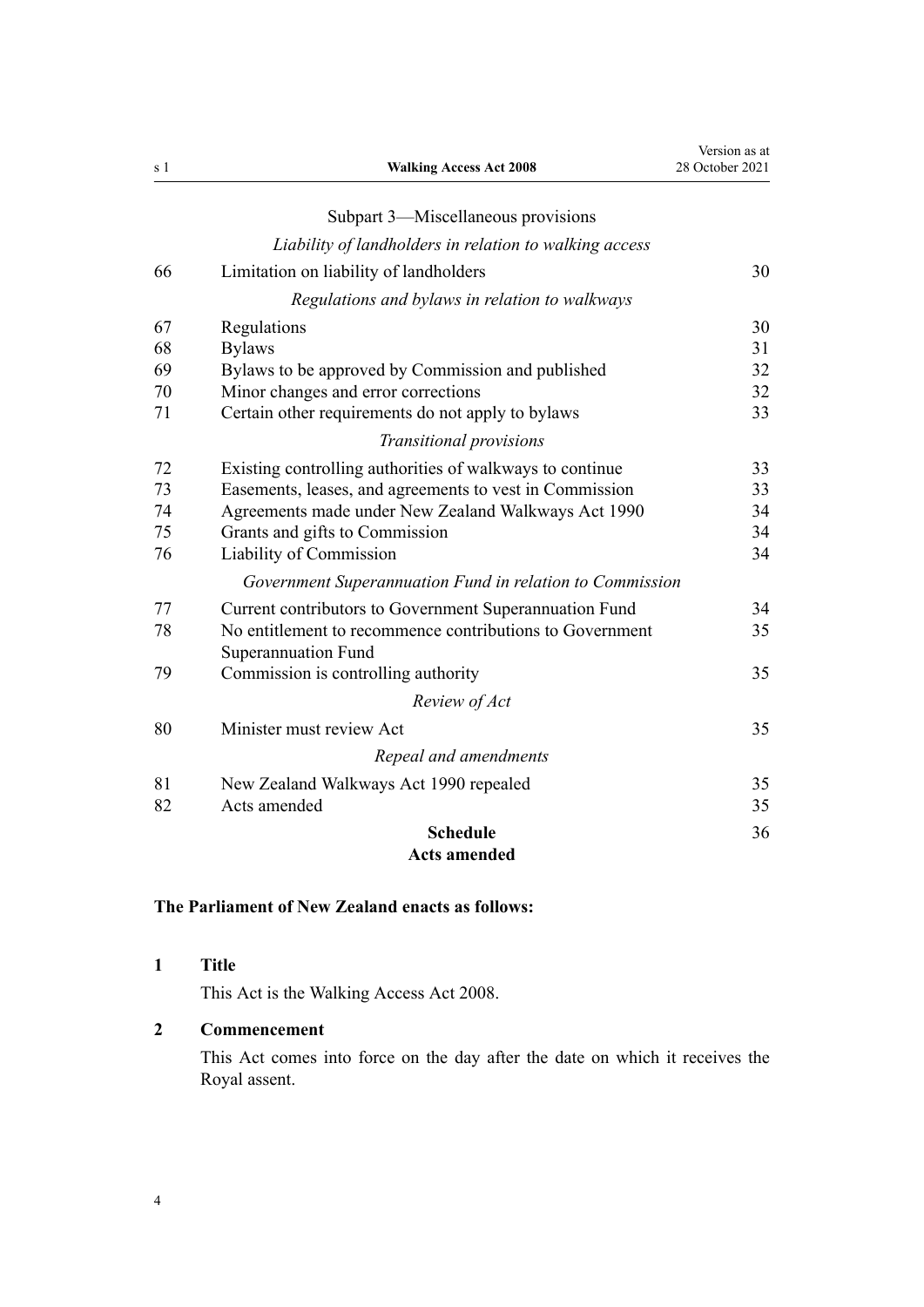# **Part 1 Preliminary provisions**

## <span id="page-4-0"></span>**3 Purpose**

The purpose of this Act is—

- (a) to provide the New Zealand public with free, certain, enduring, and prac‐ tical walking access to the outdoors (including around the coast and lakes, along rivers, and to public resources) so that the public can enjoy the outdoors; and
- (b) to establish the New Zealand Walking Access Commission with responsibility for leading and supporting the negotiation, establishment, main‐ tenance, and improvement of—
	- (i) walking access (including walkways, which are one form of walk‐ ing access) over public and private land; and
	- (ii) types of access that may be associated with walking access, such as access with firearms, dogs, bicycles, or motor vehicles.

#### **4 Interpretation**

In this Act, unless the context otherwise requires,—

**administering authority** means any Minister, department, local authority, or public body, or the Commissioner of Crown Lands, that owns, controls, or administers any public land

**cadastre** has the same meaning as in [section 4](http://legislation.govt.nz/pdflink.aspx?id=DLM142402) of the Cadastral Survey Act 2002

**chief executive** has the same meaning as in [section 4](http://legislation.govt.nz/pdflink.aspx?id=DLM142402) of the Cadastral Survey Act 2002

**code of responsible conduct** or **code** means the code of responsible conduct issued under [section 17](#page-11-0)

**controlling authority** means a body that—

- (a) is appointed as a controlling authority under [section 35](#page-16-0); or
- (b) becomes a controlling authority under [section 36](#page-17-0)

**Crown** has the same meaning as in [section 2\(1\)](http://legislation.govt.nz/pdflink.aspx?id=DLM160819) of the Public Finance Act 1989

**department** means a public service agency defined in [section 5](http://legislation.govt.nz/pdflink.aspx?id=LMS356868) of the Public Service Act 2020

#### **enforcement officer**—

- (a) means an enforcement officer appointed under [section 43](#page-20-0) and warranted under [section 46](#page-22-0); and
- (b) includes a person described in [section 44](#page-21-0)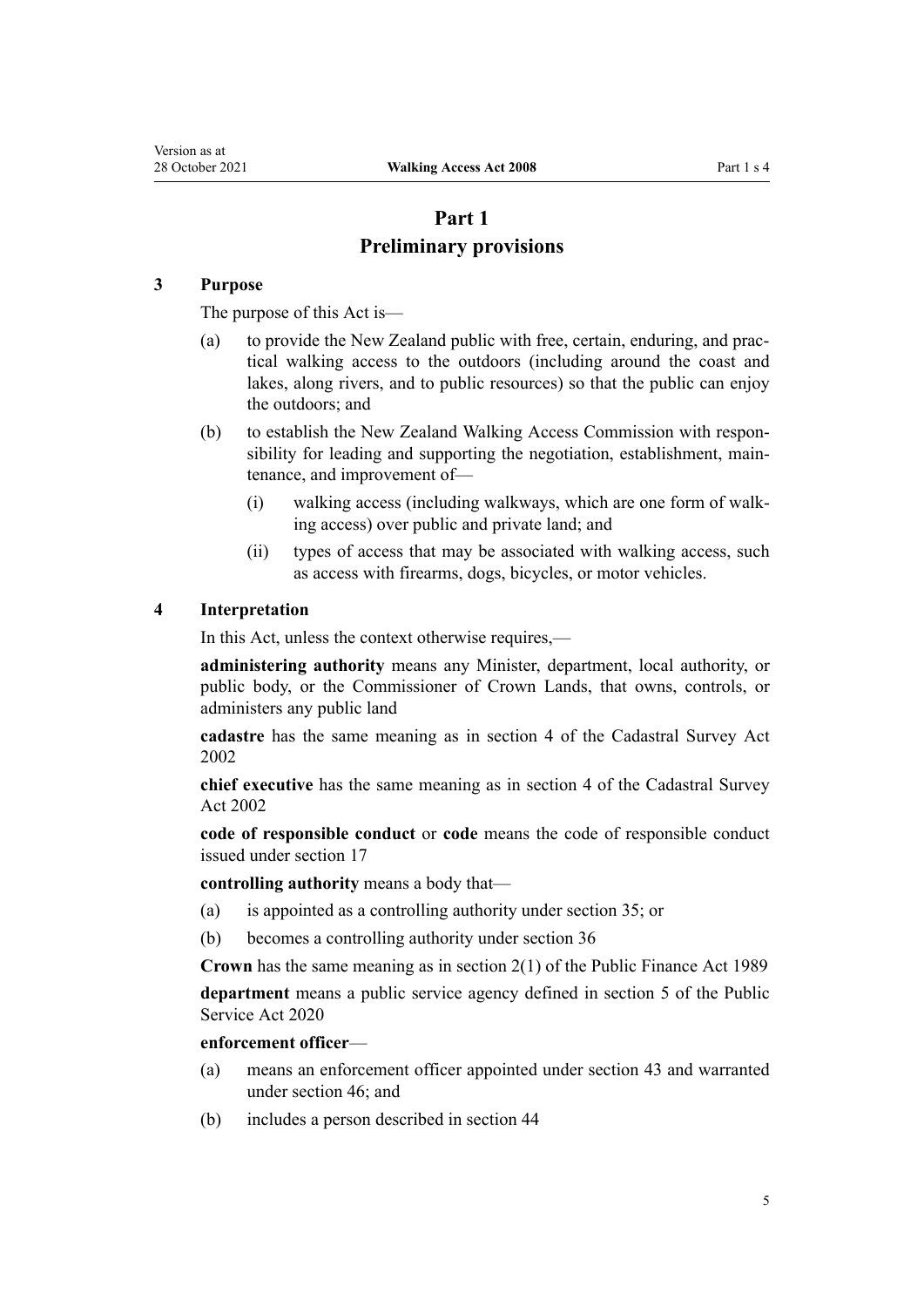#### **firearm**—

- (a) has the same meaning as in [section 2](http://legislation.govt.nz/pdflink.aspx?id=DLM72627) of the Arms Act 1983; but
- (b) includes anything from which a shot, bullet, missile, or other projectile can be discharged other than by force of explosive

**foreshore** means the marine area that is bounded,—

- (a) on the landward side, by the line of mean high water springs; and
- (b) on the seaward side, by the line of mean low water springs

**honorary enforcement officer** means an honorary enforcement officer appointed under [section 45](#page-21-0) and warranted under [section 46](#page-22-0)

**in writing** means printed, typewritten, or otherwise visibly represented, copied, or reproduced, including by fax, email, or other electronic means

**lake** means a body of fresh water that is entirely or nearly surrounded by land

#### **landholder**—

- (a) means the owner or occupier of land; and
- (b) includes any employee or other person acting under the authority of the owner or occupier; and
- (c) includes the administering authority of public land

**local authority** has the same meaning as in [section 5\(1\)](http://legislation.govt.nz/pdflink.aspx?id=DLM170881) of the Local Government Act 2002

**Maori freehold land** has the same meaning as in [section 4](http://legislation.govt.nz/pdflink.aspx?id=DLM289897) of Te Ture Whenua Maori Act 1993

**Maori Land Court** means the court continued by [section 6](http://legislation.govt.nz/pdflink.aspx?id=DLM290517) of Te Ture Whenua Maori Act 1993

**Minister** means the Minister who, under the authority of a warrant or with the authority of the Prime Minister, is responsible for the administration of this Act

**New Zealand Walking Access Commission** or **Commission** means the New Zealand Walking Access Commission established by [section 6](#page-7-0)

**occupier**, in relation to land, means a person who has a right to occupy the land under a lease

**offence** means an offence against a provision of this Act or any regulation or bylaw made under this Act

**personal mobility device** means—

- (a) a vehicle that—
	- (i) is designed and constructed, or is adapted, for use by persons who require mobility assistance due to a physical or neurological impairment; and
	- (ii) is powered by hand or by a motor that has a maximum power out‐ put not exceeding 1 500 W; or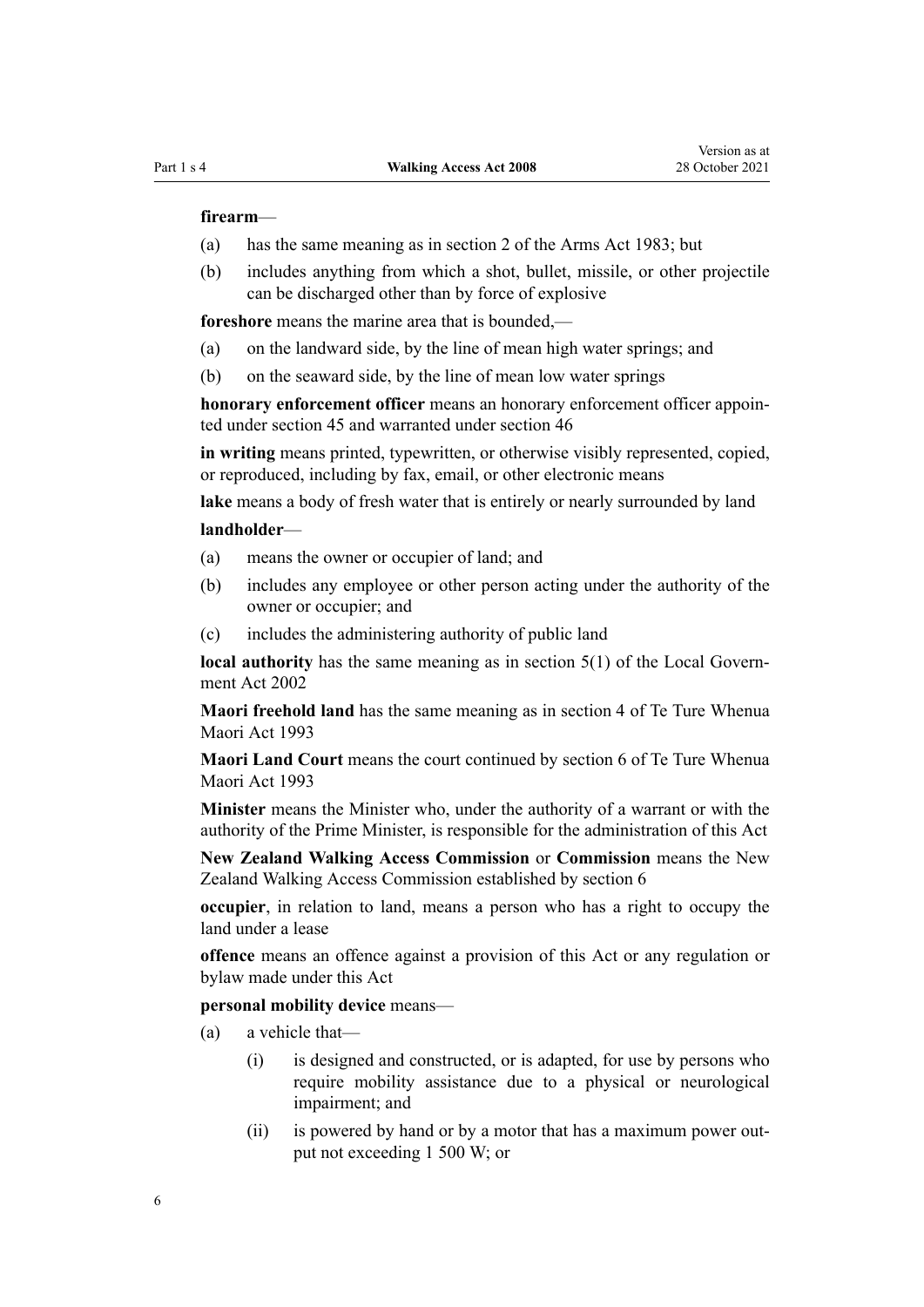(b) a vehicle that has been declared under [section 168A\(1\)](http://legislation.govt.nz/pdflink.aspx?id=DLM435415) of the Land Transport Act 1998 to be a mobility device

## **private land**—

- (a) means—
	- (i) any land that is held in fee simple by any person other than the Crown:
	- (ii) any Maori land (within the meaning of [section 4](http://legislation.govt.nz/pdflink.aspx?id=DLM289897) of Te Ture Whenua Maori Act 1993):
	- (iii) any land that is held by a person under a lease or licence granted to the person by the Crown; but
- (b) does not include any road

# **public land**—

- (a) means any land that is not private land; but
- (b) does not include any road

**register** means the register kept under [section 9](http://legislation.govt.nz/pdflink.aspx?id=DLM6731117) of the Land Transfer Act 2017

**Registrar-General** means the Registrar-General of Land appointed in accord‐ ance with [section 231](http://legislation.govt.nz/pdflink.aspx?id=DLM6731451) of the Land Transfer Act 2017

**river** means a continuously or intermittently flowing body of fresh water, and includes a stream or modified watercourse

## **road**—

- (a) means a formed or unformed road; but
- (b) does not include a private road (within the meaning of [section 315\(1\)](http://legislation.govt.nz/pdflink.aspx?id=DLM420326) of the Local Government Act 1974)

**Sport and Recreation New Zealand** means the agency established by [section](http://legislation.govt.nz/pdflink.aspx?id=DLM157167) [7](http://legislation.govt.nz/pdflink.aspx?id=DLM157167) of the Sport and Recreation New Zealand Act 2002

#### **structure**—

- (a) includes—
	- (i) a bridge, fence, gate, shelter, or stile; and
	- (ii) a boundary marker, hoarding, marker, notice, poster, or sign; but
- (b) does not include a bivouac, a tent, or a temporary structure erected for temporary shelter

**Surveyor-General** means the Surveyor-General appointed in accordance with [section 5](http://legislation.govt.nz/pdflink.aspx?id=DLM142447) of the Cadastral Survey Act 2002

#### **vehicle**—

- (a) means a contrivance equipped with wheels, tracks, or revolving runners on which it moves or is moved; but
- (b) does not include—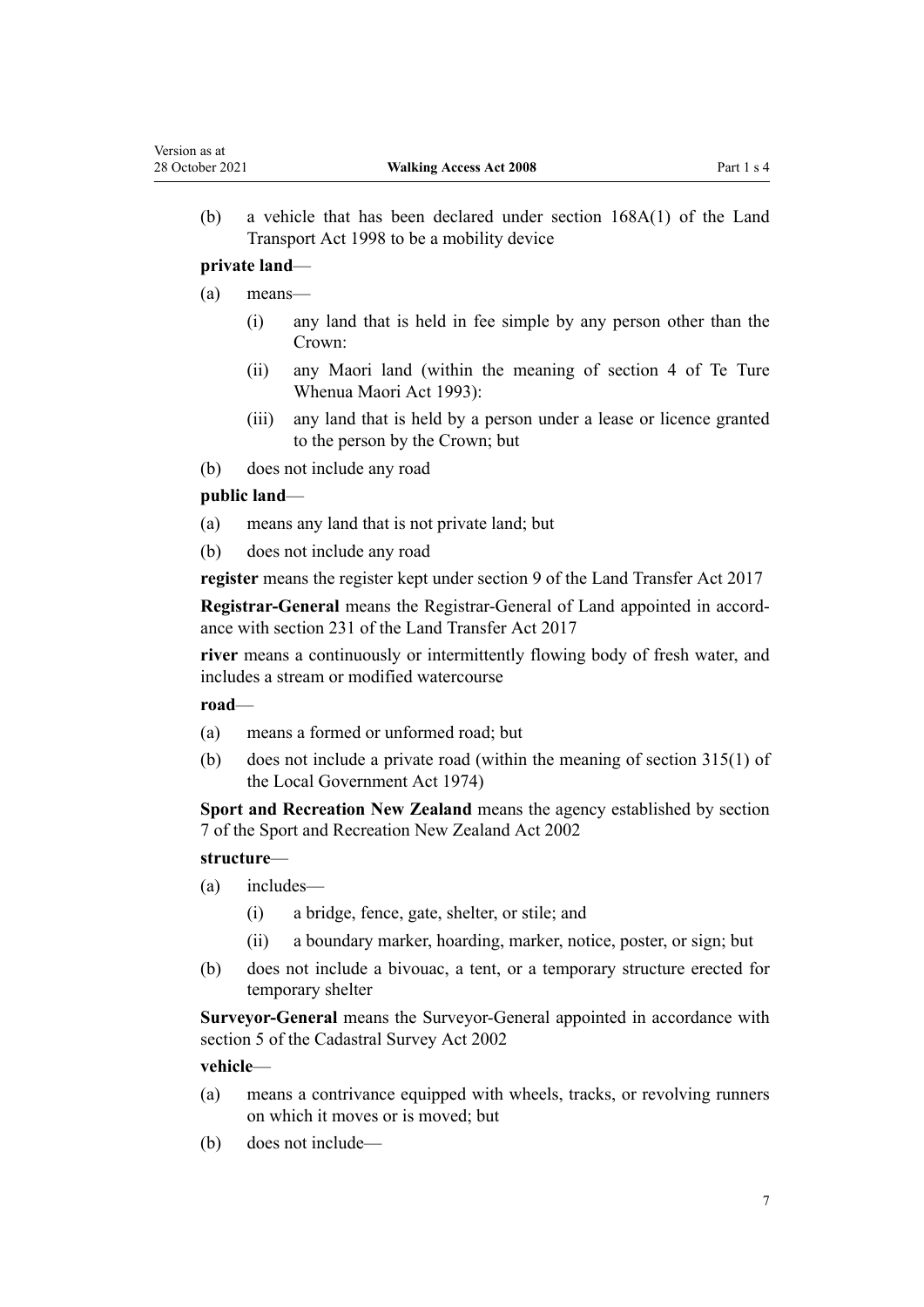- <span id="page-7-0"></span>(i) a pram or pushchair:
- (ii) a personal mobility device

**walking access** means the right of any member of the public to gain access to the New Zealand outdoors by—

- (a) passing or repassing on foot over a walkway or other land over which the public has rights of access; and
- (b) performing any activity that is reasonably incidental to that passing or repassing

#### **walkway**—

- (a) means any walkway declared under [section 24](#page-12-0) or [31;](#page-15-0) and
- (b) includes any part of a walkway; and
- (c) includes any walkway, established or administered under the New Zea[land Walkways Act 1990](http://legislation.govt.nz/pdflink.aspx?id=DLM209477), that was in existence immediately before this Act came into force.

Section 4 **department**: amended, on 7 August 2020, by [section 135](http://legislation.govt.nz/pdflink.aspx?id=LMS176959) of the Public Service Act 2020 (2020 No 40).

Section 4 **register**: replaced, on 12 November 2018, by [section 250](http://legislation.govt.nz/pdflink.aspx?id=DLM6731493) of the Land Transfer Act 2017 (2017 No 30).

Section 4 **Registrar-General**: amended, on 12 November 2018, by [section 250](http://legislation.govt.nz/pdflink.aspx?id=DLM6731493) of the Land Transfer Act 2017 (2017 No 30).

#### **5 Act binds the Crown**

This Act binds the Crown.

# **Part 2**

# **New Zealand Walking Access Commission**

Subpart 1—Establishment, objective, and functions of Commission

#### *Establishment of Commission*

#### **6 New Zealand Walking Access Commission established**

This section establishes the New Zealand Walking Access Commission.

#### **7 Commission is Crown entity**

- (1) The Commission is a Crown entity for the purposes of [section 7](http://legislation.govt.nz/pdflink.aspx?id=DLM329641) of the Crown Entities Act 2004.
- (2) The [Crown Entities Act 2004](http://legislation.govt.nz/pdflink.aspx?id=DLM329630) applies to the Commission except to the extent that this Act expressly provides otherwise.

#### **8 Board of Commission**

(1) The Commission consists of no fewer than 5, and no more than 8, members.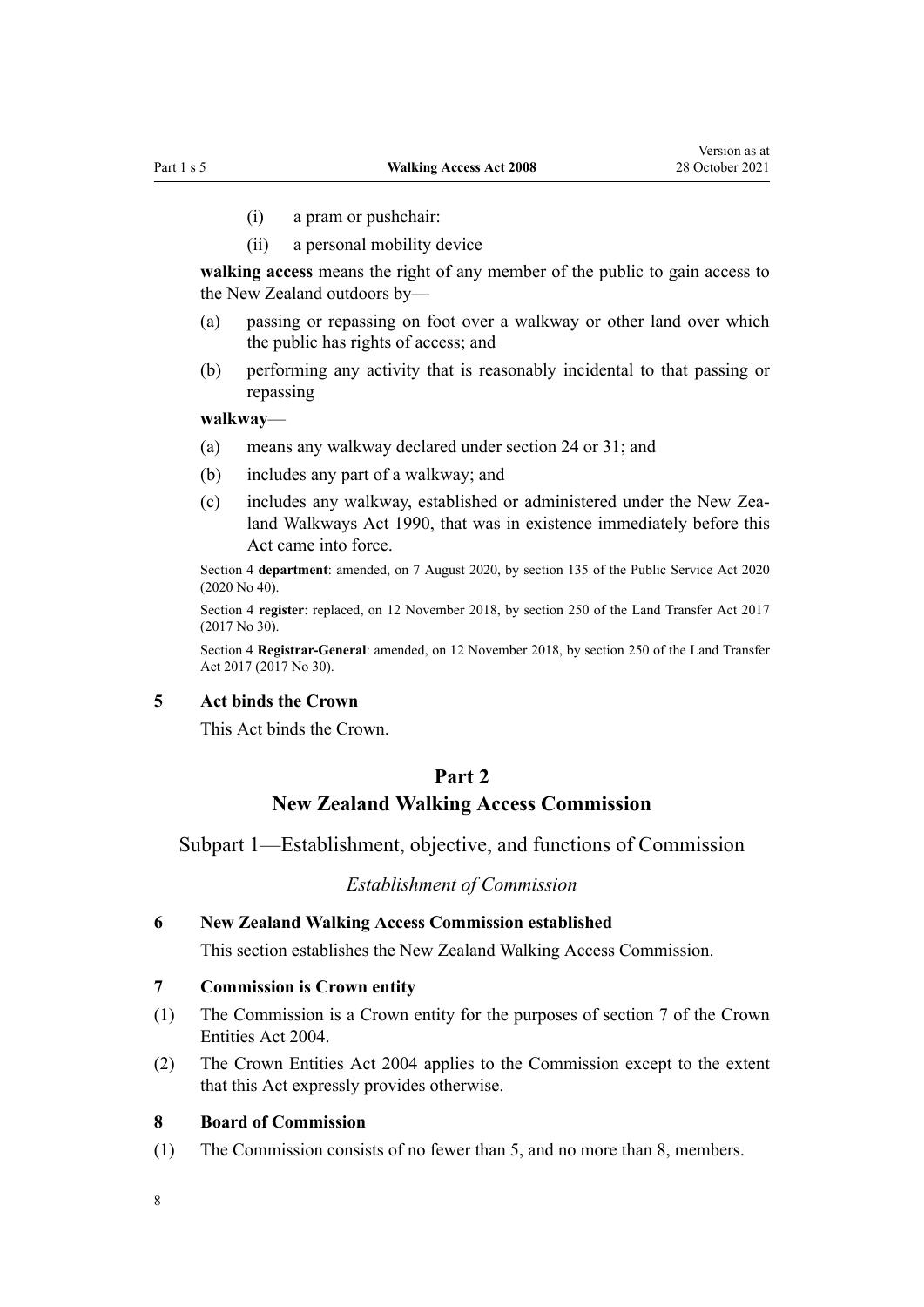- <span id="page-8-0"></span>(2) Members of the Commission are the board for the purposes of the [Crown](http://legislation.govt.nz/pdflink.aspx?id=DLM329630) [Entities Act 2004.](http://legislation.govt.nz/pdflink.aspx?id=DLM329630)
- (3) The Minister must, after consultation with the Minister of Māori Affairs, appoint at least 1 member who has a knowledge of tikanga Māori (Māori cus‐ tomary values and practices).

# *Objective, functions, and priorities of Commission*

# **9 Objective of Commission**

The objective of the Commission is to lead and support the negotiation, establishment, maintenance, and improvement of walking access and types of access that may be associated with walking access, such as access with firearms, dogs, bicycles, or motor vehicles.

# **10 Functions of Commission**

- (1) In meeting its objective under section 9, the Commission has the following functions:
	- (a) providing national leadership on walking access by—
		- (i) preparing and administering a national strategy; and
		- (ii) co-ordinating walking access among relevant stakeholders and central and local government organisations, including Sport and Recreation New Zealand:
	- (b) providing local and regional leadership on, and co-ordination of, walking access in collaboration with local authorities:
	- (c) compiling, holding, and publishing maps and information about land over which members of the public have walking access:
	- (d) providing advice on walking access to the Minister or any other person:
	- (e) facilitating resolution of disputes about walking access, including initiat‐ ing negotiations about disputed issues, mediating disputes, and referring disputes to a court, tribunal, or other dispute resolution body:
	- (f) negotiating with landholders to obtain walking access (including walk‐ ways, which are one form of walking access) over public or private land:
	- (g) negotiating rights in addition to any walking access that is obtained, such as the right of access with firearms, dogs, bicycles, or motor vehicles:
	- (h) administering a fund to finance the activities of the Commission, or any other person, in obtaining, developing, improving, maintaining, adminis‐ tering, and signposting walking access over any land:
	- (i) receiving and managing private funding, contributions, or sponsorship for the promotion of walking access:
	- (j) researching, educating the public about, and participating in topics and programmes related to walking access: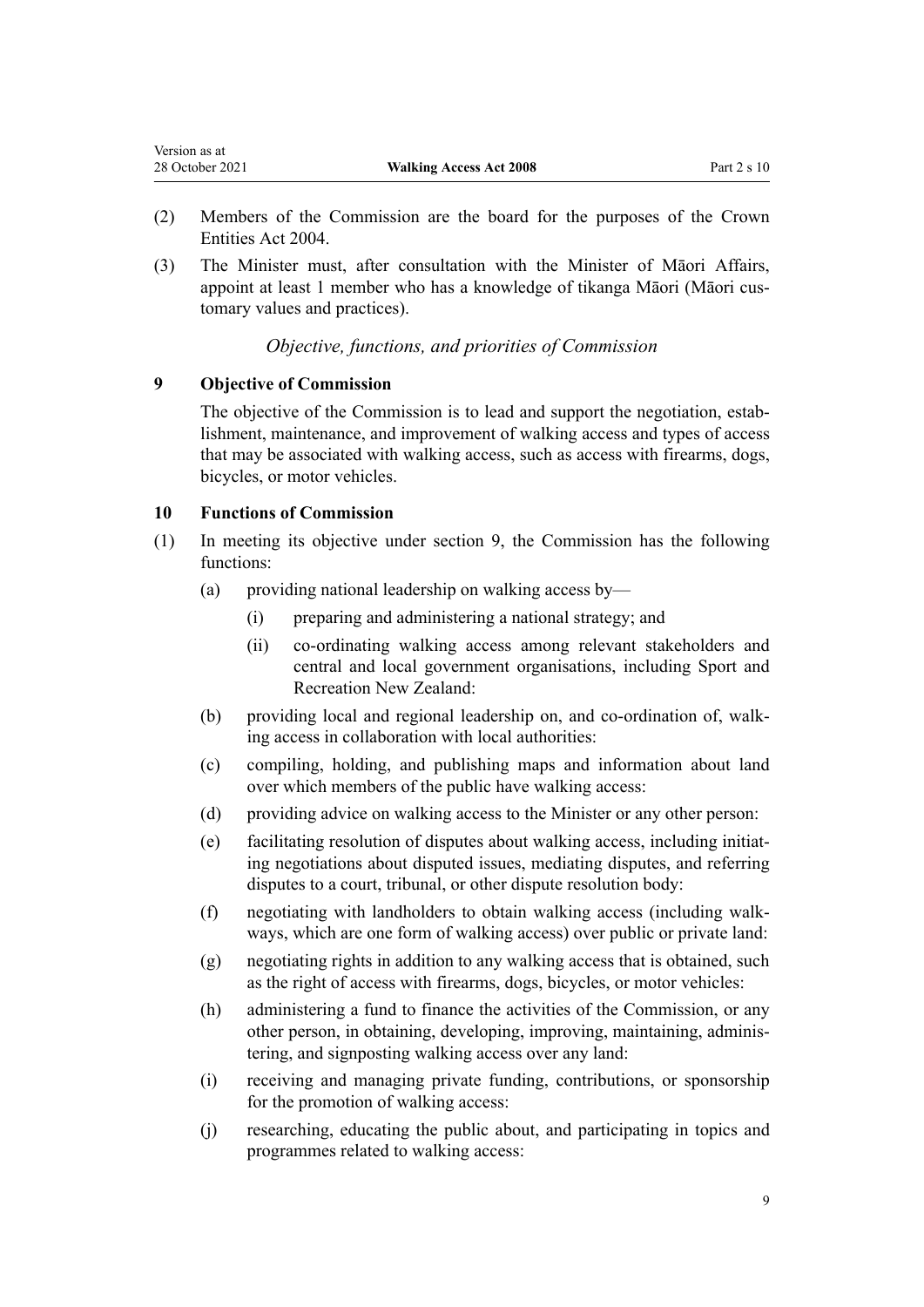- <span id="page-9-0"></span>(k) developing, promoting, and maintaining the code of responsible conduct:
- (l) administering walkways under this Act, with planning and supervision focused at a local level:
- (m) monitoring the compliance with, and enforcement of, this Act in relation to walkways.
- (2) If the Commission is aware that a site is culturally sensitive, it must consider whether it is appropriate to publish a map or information indicating the location of the site before doing so.

#### **11 Consideration of priorities for walking access over private land**

In considering its priorities for negotiating walking access over private land, the Commission must take into account the desirability of walking access—

- (a) over land on the coast where there is not already walking access over the foreshore or the land adjoining the foreshore on its landward side:
- (b) over land adjoining rivers or lakes where there is not already walking access over the land:
- (c) to parts of the coast, rivers, or lakes to which there is not already walk‐ ing access:
- (d) being continuous over land adjoining the coast, rivers, or lakes (for example, by replacing walking access that has become obstructed by being submerged beneath a body of water):
- (e) to conservation areas (within the meaning of section  $2(1)$  of the Conservation Act 1987):
- (f) to areas of scenic or recreational value:
- (g) to sports fish (within the meaning of section  $2(1)$  of the Conservation Act 1987) and game (within the meaning of [section 2\(1\)](http://legislation.govt.nz/pdflink.aspx?id=DLM276819) of the Wildlife Act 1953).

## Subpart 2—Code of responsible conduct

### **12 Purpose and status of code**

The purpose of [sections 13 to 19](#page-10-0) is to provide for the development and issue of a code of responsible conduct in relation to walking access for the general guidance of—

- (a) users of walking access; and
- (b) landholders of land on which walking access is located; and
- (c) landholders of land adjoining land on which walking access is located; and
- (d) controlling authorities of walkways.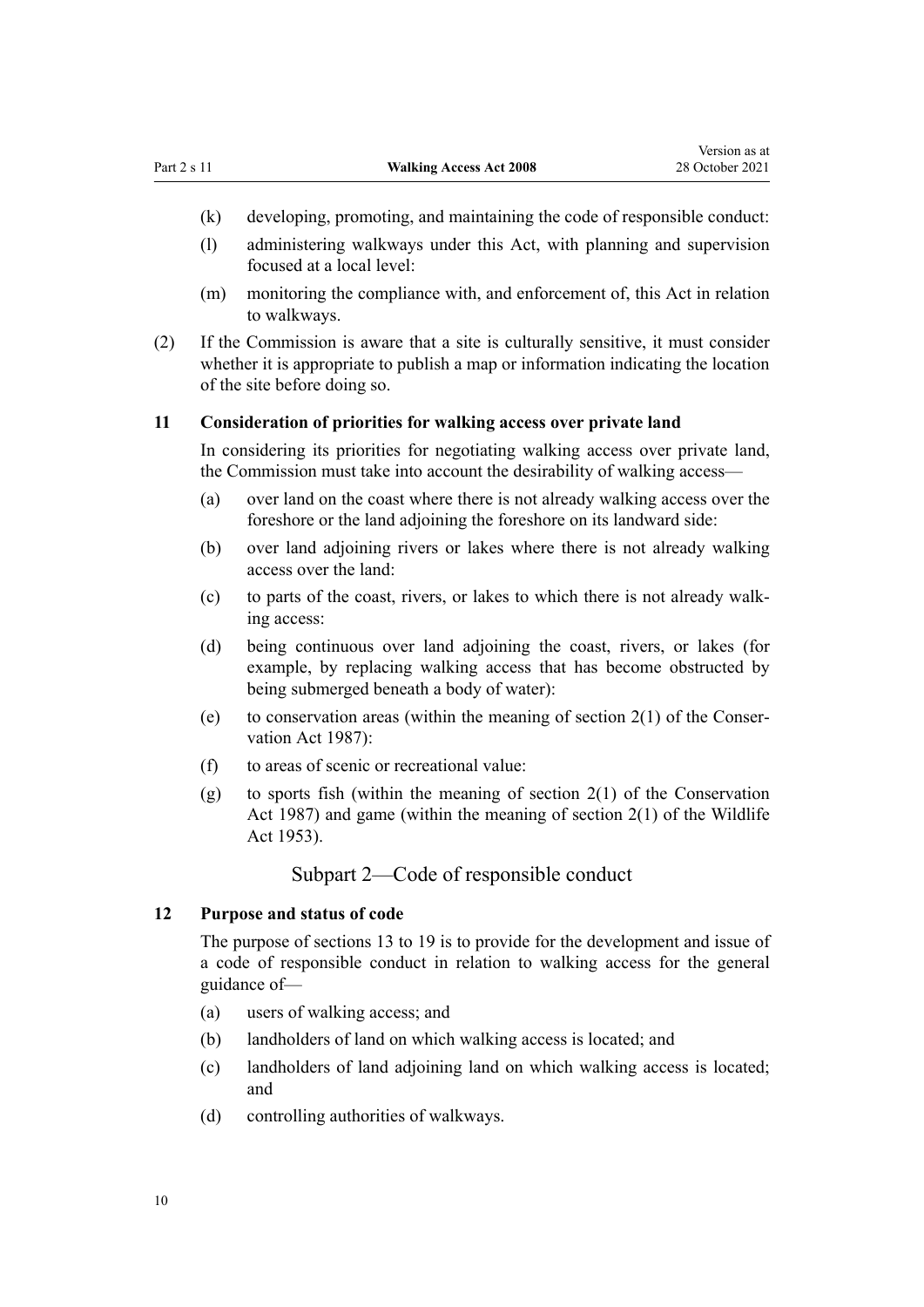# <span id="page-10-0"></span>**13 Contents of code**

- (1) The code may include all or any of the following:
	- (a) summaries of benefits conferred and obligations imposed, by this Act or any other enactment, on members of the public and relevant landholders in relation to walking access:
	- (b) recommendations on the standards of behaviour to be observed by users of walking access and relevant landholders, including in relation to sites of cultural significance:
	- (c) information about the administration of walkways under this Act, includ‐ ing conditions on the use of walkways and the powers of enforcement officers in relation to walkways:
	- (d) information about tikanga Māori (Māori customary values and practices) and Māori relationships with land and waterways:
	- (e) any other information that the Commission considers would be useful for users of walking access and relevant landholders.
- (2) The code may make recommendations that are specific to a local area or a region.

### **14 Preparation of draft code**

The Commission must prepare a draft code as soon as practicable after the commencement of this Act.

#### **15 Notice of draft code to public**

- (1) The Commission must, by any means it thinks appropriate,—
	- (a) give notice of the draft code to the public; and
	- (b) invite members of the public to comment on the draft code.
- (2) The Commission must ensure that—
	- (a) the notice is widely published; and
	- (b) the draft code is readily available to members of the public; and
	- (c) a reasonable period of time is allowed for members of the public to com‐ ment on the draft code.
- (3) The Commission must consider each comment it receives under this section.

#### **16 Matters to be considered**

- (1) Before issuing a code under [section 17](#page-11-0), the Commission must—
	- (a) reconsider the content of the draft code; and
	- (b) be satisfied that the recommendations on standards of behaviour (if any) are appropriate.
- (2) In complying with subsection (1), the Commission must have regard to—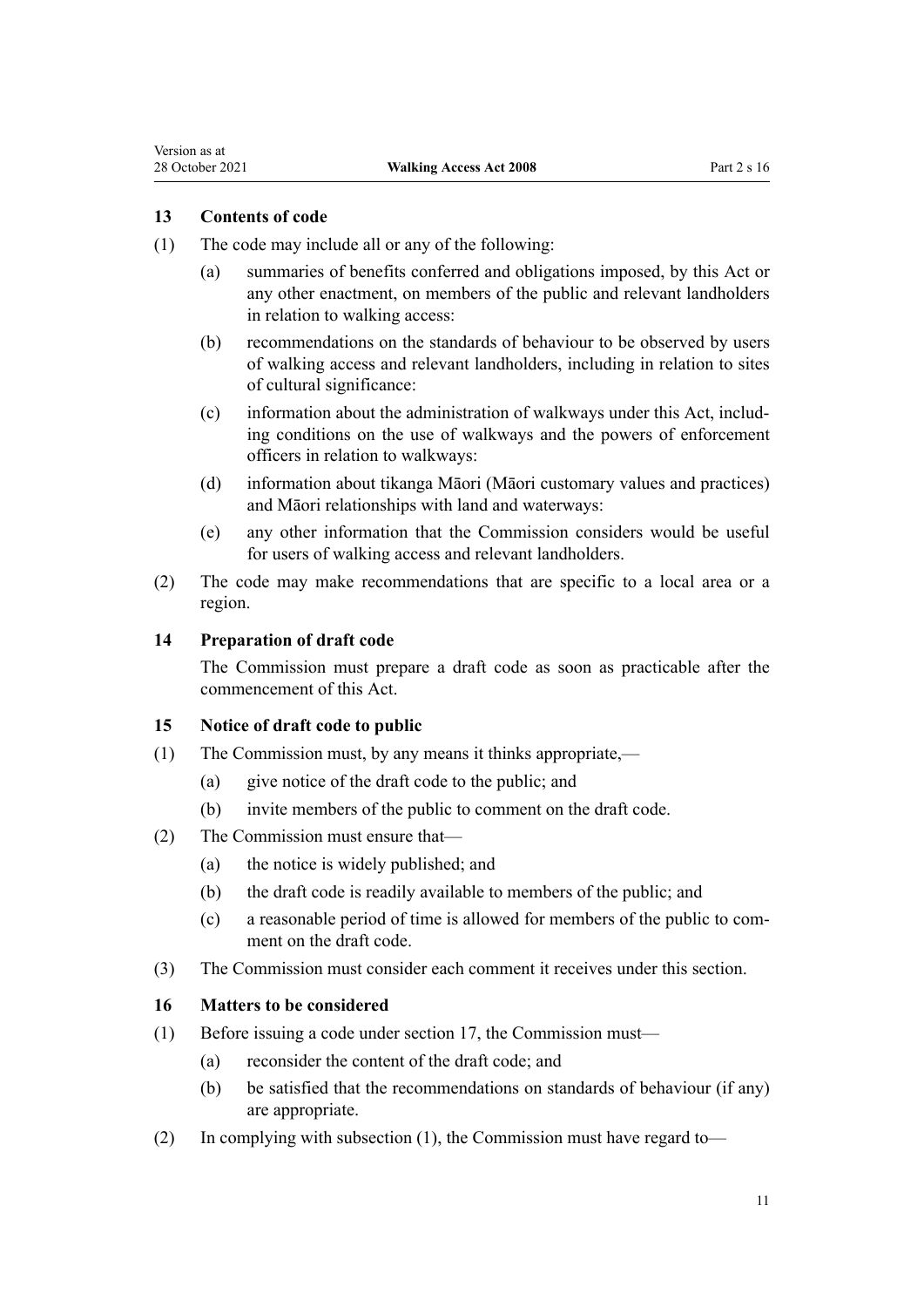- <span id="page-11-0"></span>(a) any comments about the code received by the Commission; and
- (b) the purpose of this Act; and
- (c) any other matters that the Commission thinks are relevant to its consid‐ erations.

## **17 Issue of code**

The Commission may issue the code at a time, and in a manner and form, that the Commission thinks appropriate.

## **18 Amendment or revocation of code**

- (1) The Commission may, at any time,—
	- (a) amend the code; or
	- (b) revoke the code and substitute another code.
- (2) [Sections 14 to 17](#page-10-0) apply, with all necessary modifications, to amendments to, or the revocation and substitution of, the code under subsection (1).
- (3) However, [sections 14 to 17](#page-10-0) do not apply to minor amendments that do not materially affect the code.

#### **19 Availability of code**

The Commission must ensure that copies of the code are readily available to members of the public—

- (a) for inspection; and
- (b) for purchase at a reasonable price.

## **Part 3**

# **Walkways: Establishment and administration**

Subpart 1—Establishment of walkways

*Establishment of walkways over public land*

## **20 Proposal to declare walkway over public land**

If the Commission considers that all or part of any public land should be made available for use as a walkway, it may propose to declare all or that part of the land (as the case may be) to be a walkway.

#### **21 Administering authority's consent required for walkway over public land**

- (1) If the Commission proposes to declare any public land to be a walkway, it must obtain the written consent of the administering authority of the land to do so.
- (2) If the administering authority consents to the declaration of the walkway, it may impose any conditions in relation to the walkway when granting consent.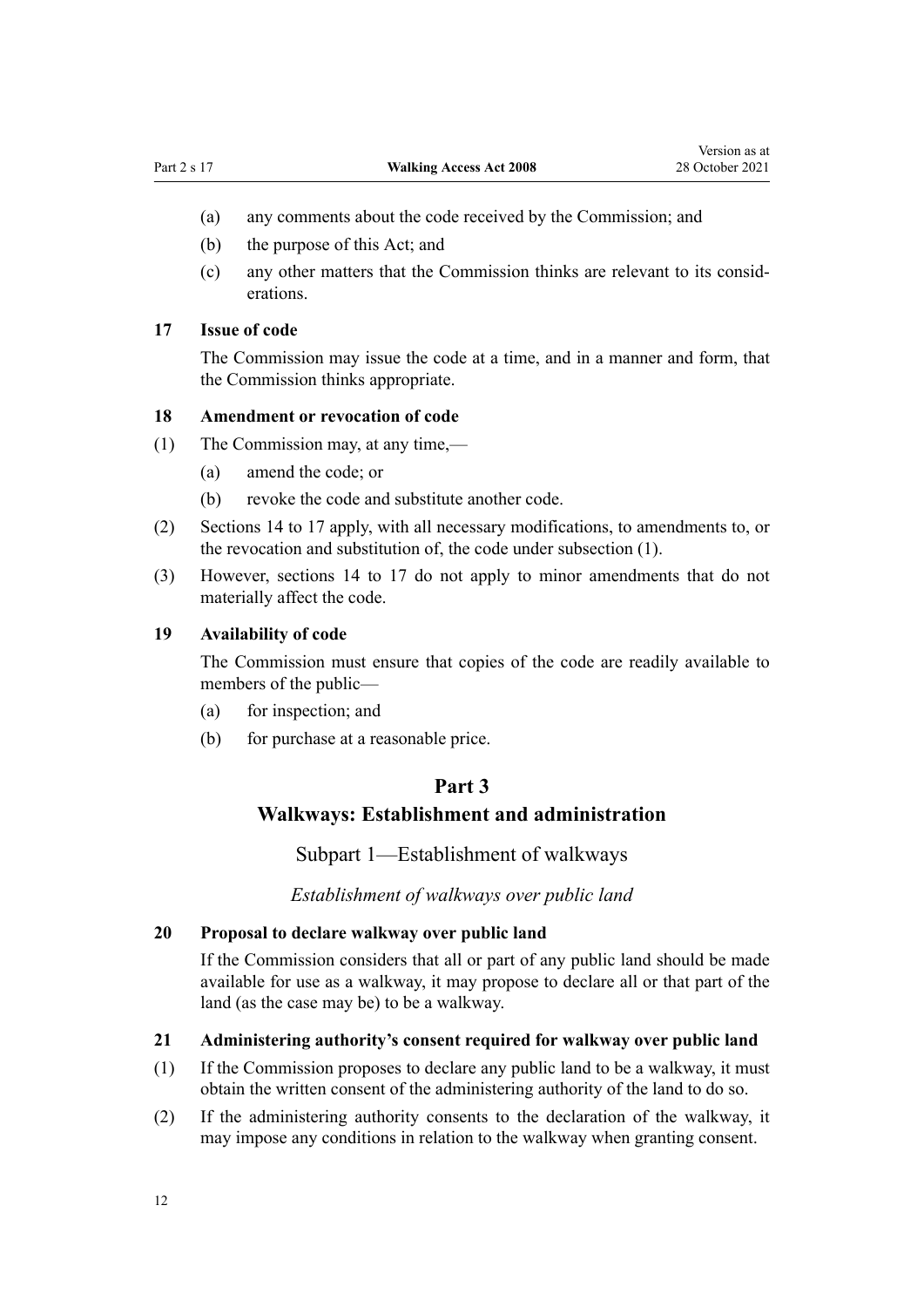# <span id="page-12-0"></span>**22 Plan of walkway over public land**

- (1) Any public land that is to be declared a walkway must be defined on a plan.
- (2) The plan must define the land in accordance with rules made by the Surveyor-General under [section 49](http://legislation.govt.nz/pdflink.aspx?id=DLM142600) of the Cadastral Survey Act 2002, unless the Sur‐ veyor-General grants an exemption or specifies alternative requirements in accordance with [section 47\(5\)](http://legislation.govt.nz/pdflink.aspx?id=DLM142498) of that Act.
- (3) The plan must be lodged with the chief executive and recorded in the cadastre.

## **23 Name of walkway over public land**

- (1) The Commission must assign a distinctive name to a walkway over public land.
- (2) In assigning the name, the Commission must take into account the views (if any) of—
	- (a) hapū or iwi that have manawhenua (customary authority over land) in the area in which the walkway is located; and
	- (b) any other persons or organisations that the Commission considers repre‐ sentative of persons who have an interest in the naming of the walkway.

#### **24 Declaration of walkway over public land**

- (1) The Commission may, after complying with [sections 21 to 23](#page-11-0) in respect of a proposal to declare public land to be a walkway, publish a notice—
	- (a) declaring the land to be a walkway; and
	- (b) assigning a distinctive name to the walkway; and
	- (c) specifying any conditions imposed in relation to the walkway by the Commission or by the administering authority when granting consent to the walkway.
- (2) A notice under this section is secondary legislation (*see* [Part 3](http://legislation.govt.nz/pdflink.aspx?id=DLM7298343) of the Legis‐ lation Act 2019 for publication requirements).
- (3) *[Repealed]*

| Legislation Act 2019 requirements for secondary legislation made under this section |                                                                                                                                                                            |                                      |  |  |
|-------------------------------------------------------------------------------------|----------------------------------------------------------------------------------------------------------------------------------------------------------------------------|--------------------------------------|--|--|
| <b>Publication</b>                                                                  | The maker must:<br>• notify it in the Gazette                                                                                                                              | LA19 ss 73, 74(1)(a),<br>Sch 1 cl 14 |  |  |
|                                                                                     | • publicly notify it in a daily or other newspaper circulating<br>in the area in which the walkway is located                                                              |                                      |  |  |
|                                                                                     | • if the Commission thinks it desirable in the<br>circumstances, publicly notify it by any other method                                                                    |                                      |  |  |
| <b>Presentation</b>                                                                 | It is not required to be presented to the House of<br>Representatives because a transitional exemption applies cl 32(1)(a)<br>under Schedule 1 of the Legislation Act 2019 | LA19 s 114. Sch 1                    |  |  |
| <b>Disallowance</b>                                                                 | It may be disallowed by the House of Representatives                                                                                                                       | LA19 ss 115, 116                     |  |  |
| This note is not part of the Act.                                                   |                                                                                                                                                                            |                                      |  |  |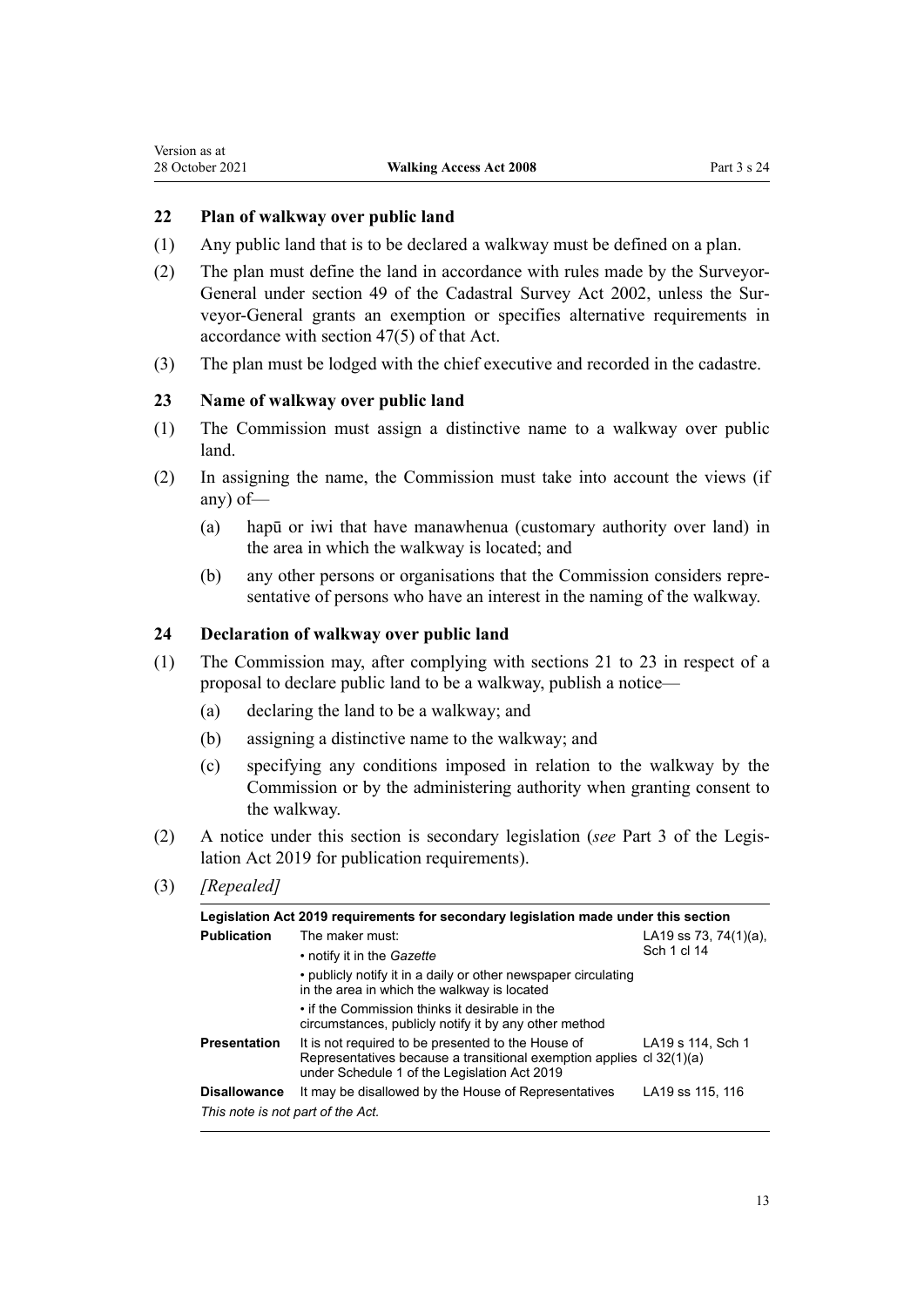<span id="page-13-0"></span>Section 24(1): amended, on 28 October 2021, by [section 3](http://legislation.govt.nz/pdflink.aspx?id=LMS268932) of the Secondary Legislation Act 2021 (2021 No 7).

Section 24(2): replaced, on 28 October 2021, by [section 3](http://legislation.govt.nz/pdflink.aspx?id=LMS268932) of the Secondary Legislation Act 2021 (2021 No 7).

Section 24(3): repealed, on 28 October 2021, by [section 3](http://legislation.govt.nz/pdflink.aspx?id=LMS268932) of the Secondary Legislation Act 2021 (2021 No 7).

#### **25 Registration of notice declaring walkway over public land**

- (1) If public land that is declared to be a walkway is subject to the [Land Transfer](http://legislation.govt.nz/pdflink.aspx?id=DLM6731002) [Act 2017,](http://legislation.govt.nz/pdflink.aspx?id=DLM6731002) the Commission must lodge with the Registrar-General a copy of the notice referred to in [section 24\(1\)](#page-12-0).
- (2) The Registrar-General must record the particulars of the notice in the register.

Section 25(1): amended, on 28 October 2021, by [section 3](http://legislation.govt.nz/pdflink.aspx?id=LMS268932) of the Secondary Legislation Act 2021 (2021 No 7).

Section 25(1): amended, on 12 November 2018, by [section 250](http://legislation.govt.nz/pdflink.aspx?id=DLM6731493) of the Land Transfer Act 2017 (2017 No 30).

Section 25(2): amended, on 28 October 2021, by [section 3](http://legislation.govt.nz/pdflink.aspx?id=LMS268932) of the Secondary Legislation Act 2021 (2021 No 7).

*Establishment of walkways over private land*

## **26 Negotiation of walkway over private land**

If the Commission considers that all or part of any private land should be made available for use as a walkway, it may negotiate an agreement with the land‐ holder for—

- (a) an easement or lease over all or that part of the land (as the case may be) for use as a walkway; or
- (b) the purchase of any land that includes all or that part of the land (as the case may be) proposed for use as a walkway.

#### **27 Maori freehold land**

- (1) If the Commission proposes to negotiate under section 26 for an easement or lease over, or the purchase of, Maori freehold land for use as a walkway, it must do so—
	- (a) in the case of Maori freehold land vested in the trustees of a trust consti‐ tuted under [Part 12](http://legislation.govt.nz/pdflink.aspx?id=DLM291869) of Te Ture Whenua Maori Act 1993, with the trustees of that trust; and
	- (b) in the case of Maori freehold land vested in a Maori incorporation (within the meaning of [Te Ture Whenua Maori Act 1993](http://legislation.govt.nz/pdflink.aspx?id=DLM289881)), with that incorporation; and
	- (c) in the case of Maori freehold land vested other than in trustees or an incorporation referred to in paragraph (a) or (b), with the sole owner, joint tenants, or owners in common of that land, as the case may be; and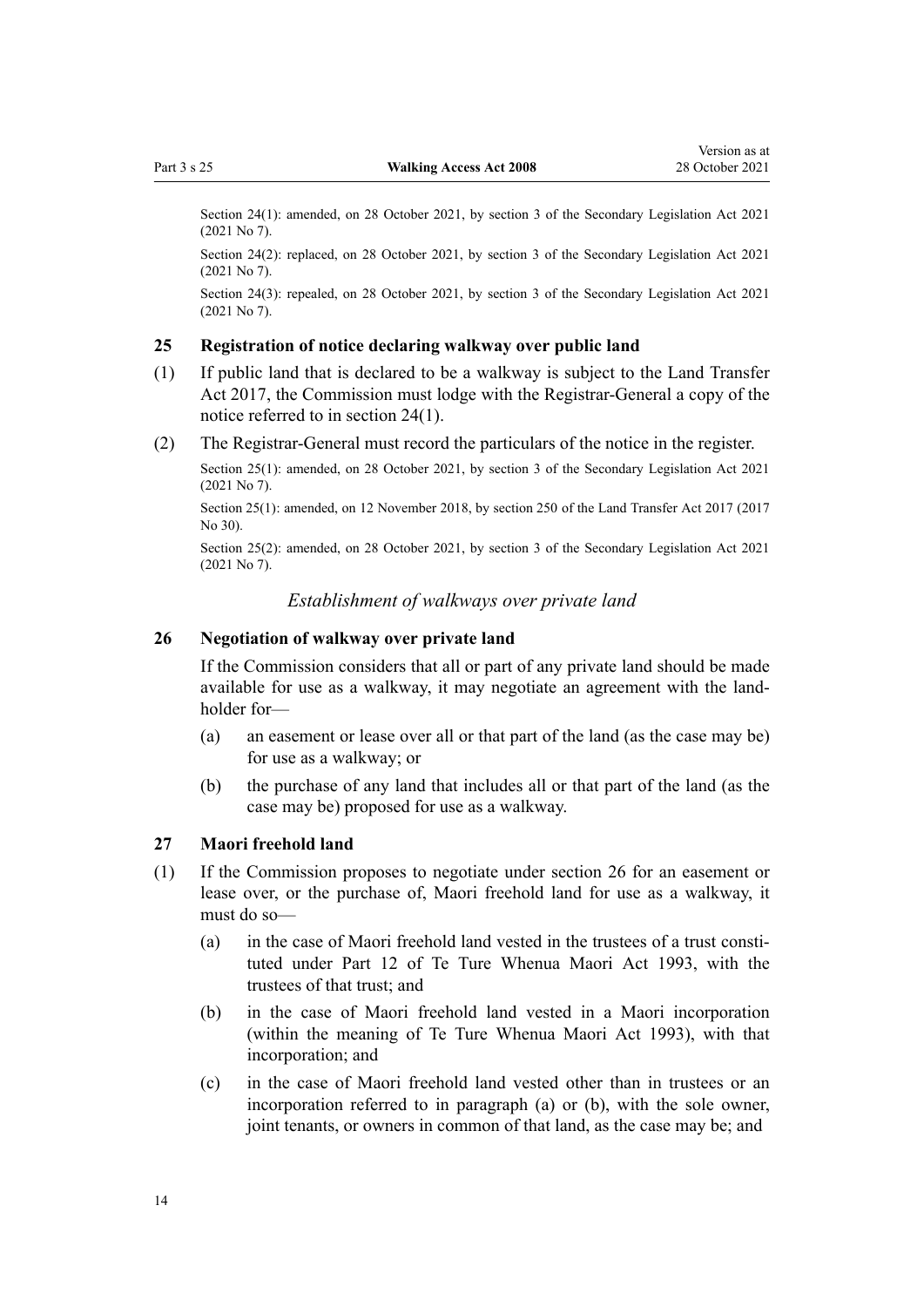- <span id="page-14-0"></span>(d) in the case of Maori freehold land owned, vested, or held in any other capacity, with the person in whose name the land is registered.
- (2) The provisions of [Te Ture Whenua Maori Act 1993](http://legislation.govt.nz/pdflink.aspx?id=DLM289881) apply to—
	- (a) any easement or lease obtained over Maori freehold land for use as a walkway; and
	- (b) any purchase of Maori freehold land that includes land proposed for use as a walkway.

## **28 Plan of walkway over private land**

- (1) Any private land that is to be declared a walkway must be defined on a plan.
- (2) The plan must define the land in accordance with rules made by the SurveyorGeneral under [section 49](http://legislation.govt.nz/pdflink.aspx?id=DLM142600) of the Cadastral Survey Act 2002, unless the Surveyor-General grants an exemption or specifies alternative requirements in accordance with [section 47\(5\)](http://legislation.govt.nz/pdflink.aspx?id=DLM142498) of that Act.
- (3) The plan must be lodged with the chief executive and recorded in the cadastre.
- (4) To avoid doubt, this section and section 29 do not override the requirements under any other Act that apply to the transfer of the fee simple estate in, or the lease of, only part of the land held in a record of title.

Section 28(4): amended, on 12 November 2018, by [section 250](http://legislation.govt.nz/pdflink.aspx?id=DLM6731493) of the Land Transfer Act 2017 (2017 No 30).

## **29 Registration of easement, lease, or transfer**

- (1) The Commission must lodge with the Registrar-General, in a form registrable under the [Land Transfer Act 2017,](http://legislation.govt.nz/pdflink.aspx?id=DLM6731002)—
	- (a) an easement or lease obtained under [section 26](#page-13-0); or
	- (b) a transfer to the Commission of the fee simple estate in land purchased under [section 26](#page-13-0).
- (2) The Registrar-General must register the easement, lease, or transfer upon receiving it.

Section 29(1): amended, on 12 November 2018, by [section 250](http://legislation.govt.nz/pdflink.aspx?id=DLM6731493) of the Land Transfer Act 2017 (2017 No 30).

### **30 Name of walkway over private land**

- (1) The Commission must assign a distinctive name to a walkway over private land.
- (2) In assigning the name, the Commission must take into account the views (if any) of—
	- (a) hapū or iwi that have manawhenua (customary authority over land) in the area in which the walkway is located; and
	- (b) any other persons or organisations that the Commission considers repre‐ sentative of persons who have an interest in the naming of the walkway.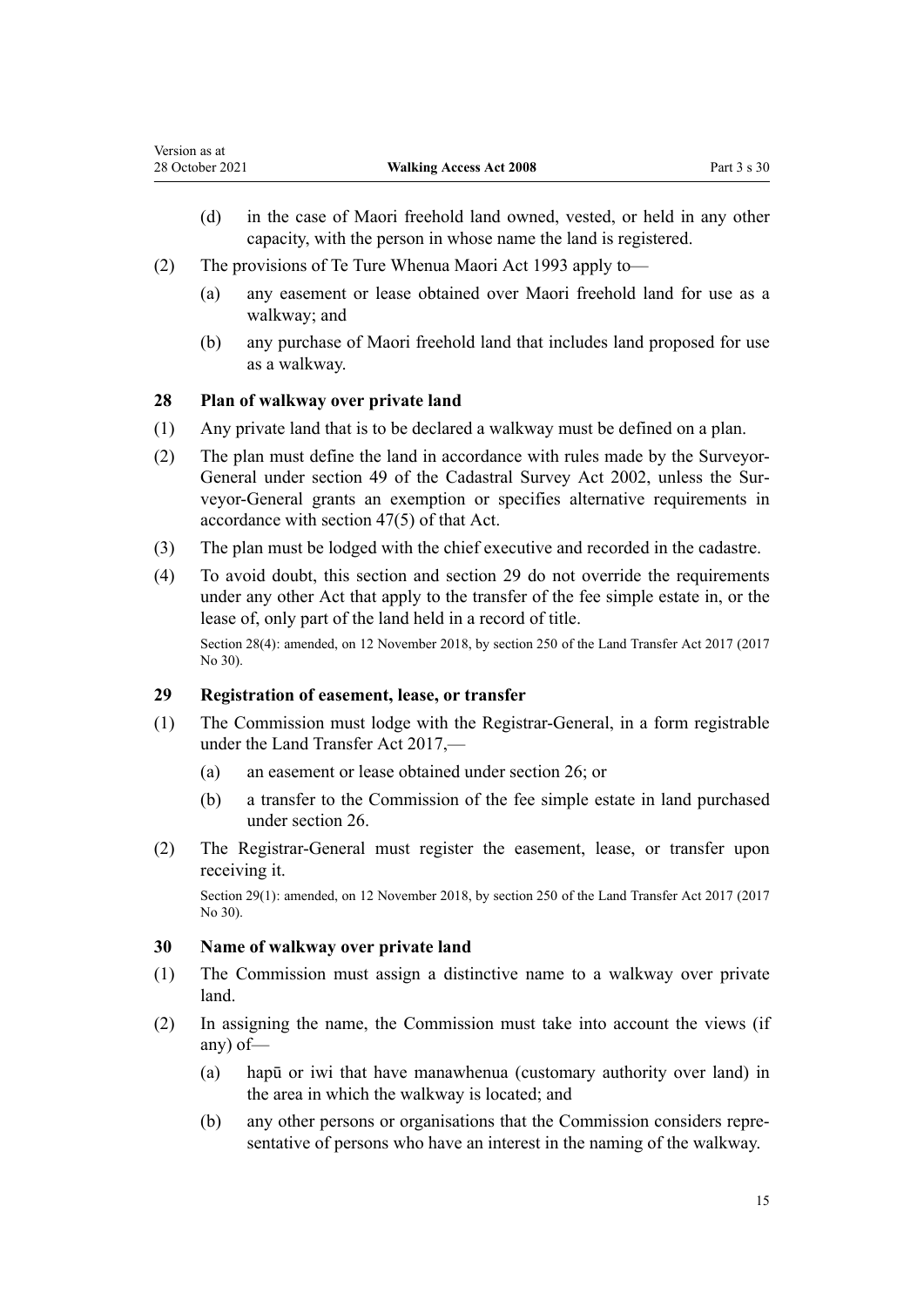#### <span id="page-15-0"></span>**31 Declaration of walkway over private land**

- (1) This section applies to private land proposed for use as a walkway and in respect of which the Commission has complied with [sections 26 to 30](#page-13-0) (either by obtaining an easement or lease over, or by purchasing land that includes, the land proposed for use as a walkway).
- (2) The Commission must publish a notice—
	- (a) declaring the land to be a walkway; and
	- (b) assigning a distinctive name to the walkway; and
	- (c) specifying any conditions imposed under the easement or lease (if any) in relation to the walkway.
- (3) A notice under this section is secondary legislation (*see* [Part 3](http://legislation.govt.nz/pdflink.aspx?id=DLM7298343) of the Legis‐ lation Act 2019 for publication requirements).
- (4) *[Repealed]*

| Legislation Act 2019 requirements for secondary legislation made under this section |                                                                                                                                                                            |                       |  |  |
|-------------------------------------------------------------------------------------|----------------------------------------------------------------------------------------------------------------------------------------------------------------------------|-----------------------|--|--|
| <b>Publication</b>                                                                  | The maker must:                                                                                                                                                            | LA19 ss 73, 74(1)(a), |  |  |
|                                                                                     | • notify it in the <i>Gazette</i>                                                                                                                                          | Sch 1 cl 14           |  |  |
|                                                                                     | • publicly notify it in a daily or other newspaper circulating<br>in the area in which the walkway is located                                                              |                       |  |  |
|                                                                                     | • if the Commission thinks it desirable in the<br>circumstances, publicly notify it by any other method                                                                    |                       |  |  |
| <b>Presentation</b>                                                                 | It is not required to be presented to the House of<br>Representatives because a transitional exemption applies cl 32(1)(a)<br>under Schedule 1 of the Legislation Act 2019 | LA19 s 114, Sch 1     |  |  |
| <b>Disallowance</b>                                                                 | It may be disallowed by the House of Representatives                                                                                                                       | LA19 ss 115, 116      |  |  |
| This note is not part of the Act.                                                   |                                                                                                                                                                            |                       |  |  |

Section 31(2): amended, on 28 October 2021, by [section 3](http://legislation.govt.nz/pdflink.aspx?id=LMS268932) of the Secondary Legislation Act 2021 (2021 No 7).

Section 31(3): replaced, on 28 October 2021, by [section 3](http://legislation.govt.nz/pdflink.aspx?id=LMS268932) of the Secondary Legislation Act 2021 (2021 No 7).

Section 31(4): repealed, on 28 October 2021, by [section 3](http://legislation.govt.nz/pdflink.aspx?id=LMS268932) of the Secondary Legislation Act 2021 (2021 No 7).

#### **32 Registration of notice declaring walkway over private land**

- (1) The Commission must lodge with the Registrar-General a copy of the notice referred to in section 31(2).
- (2) The Registrar-General must record the particulars of the notice in the register.

Section 32(1): amended, on 28 October 2021, by [section 3](http://legislation.govt.nz/pdflink.aspx?id=LMS268932) of the Secondary Legislation Act 2021 (2021 No 7).

Section 32(2): amended, on 28 October 2021, by [section 3](http://legislation.govt.nz/pdflink.aspx?id=LMS268932) of the Secondary Legislation Act 2021 (2021 No 7).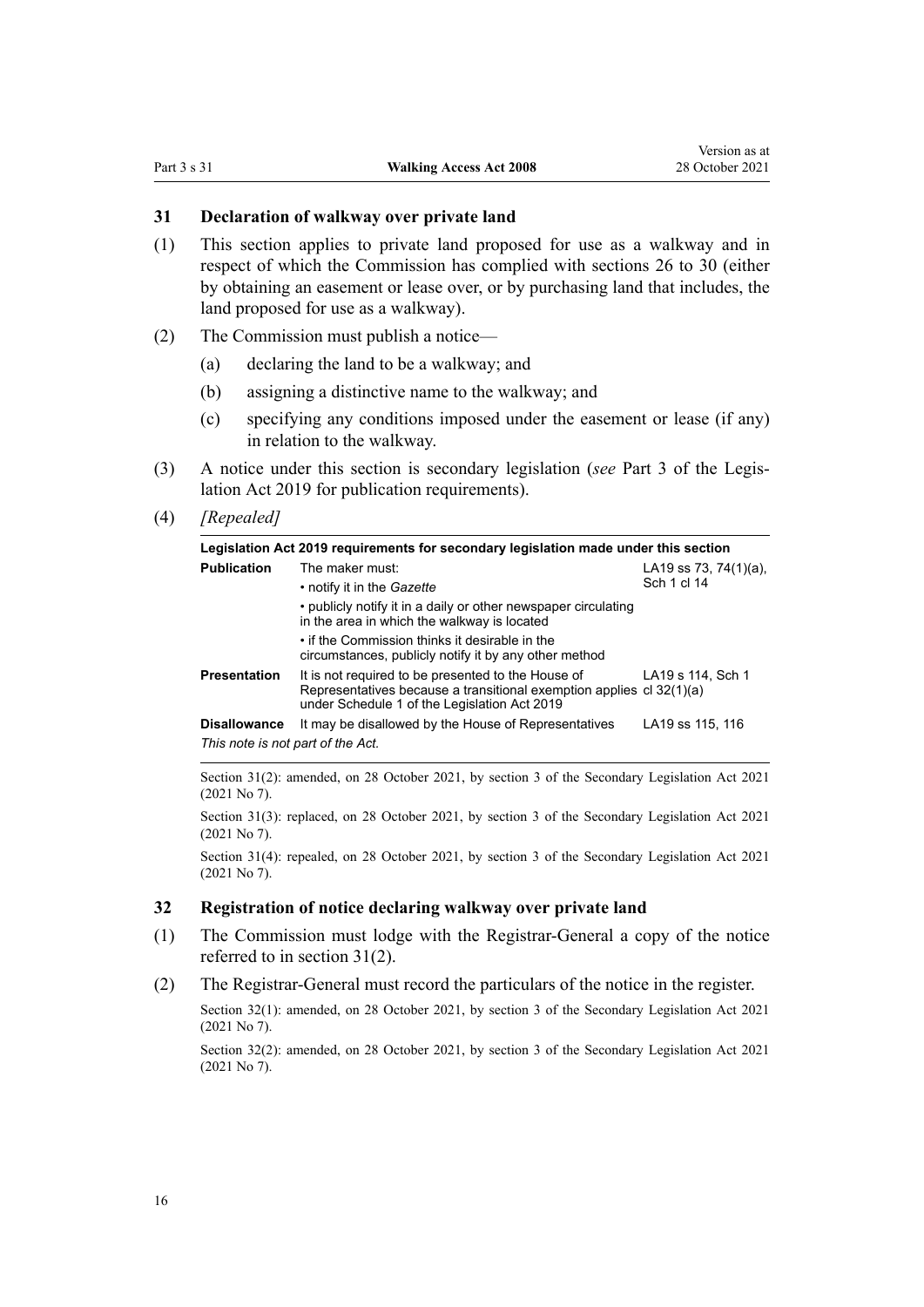# <span id="page-16-0"></span>Subpart 2—Rights of public and powers of Commission in relation to walkways

## **33 Rights of public to use walkways**

- (1) Members of the public may, at any time and without charge,—
	- (a) pass or repass over any walkway on foot; and
	- (b) perform any activity that is reasonably incidental to that passing or repassing.
- (2) Subsection (1) does not prevent any member of the public who requires mobi‐ lity assistance due to a physical or neurological impairment from using a per‐ sonal mobility device on a walkway.
- (3) Subsections (1) and (2) are subject to—
	- (a) the provisions of this Act and any other enactment relating to the admin‐ istration or control of public land; and
	- (b) any conditions imposed in relation to a walkway.

### **34 Powers of Commission in relation to walkways**

The Commission's powers in relation to walkways include the power to—

- (a) make any arrangements that the Commission considers necessary or desirable to make a walkway reasonably accessible to members of the public:
- (b) promote, supervise, or control activities of committees appointed, or organisations approved, by the Commission for the establishment or enjoyment of walkways by the public:
- (c) monitor controlling authorities in the exercise of their powers and per‐ formance of their functions:
- (d) provide for enforcement under [Part 4](#page-20-0).

Subpart 3—Controlling authorities of walkways

### **35 Appointment of controlling authorities**

- (1) The Commission may appoint a department, local authority, or public body, or the Commissioner of Crown Lands, to be the controlling authority of a walk‐ way.
- (2) The Commission may, at any time, review an appointment made under subsec‐ tion (1) and, if the Commission thinks fit, revoke the appointment.
- (3) However, before appointing a department under subsection (1) or revoking the appointment of a department under subsection (2), the Commission must obtain the consent of the Minister responsible for the department.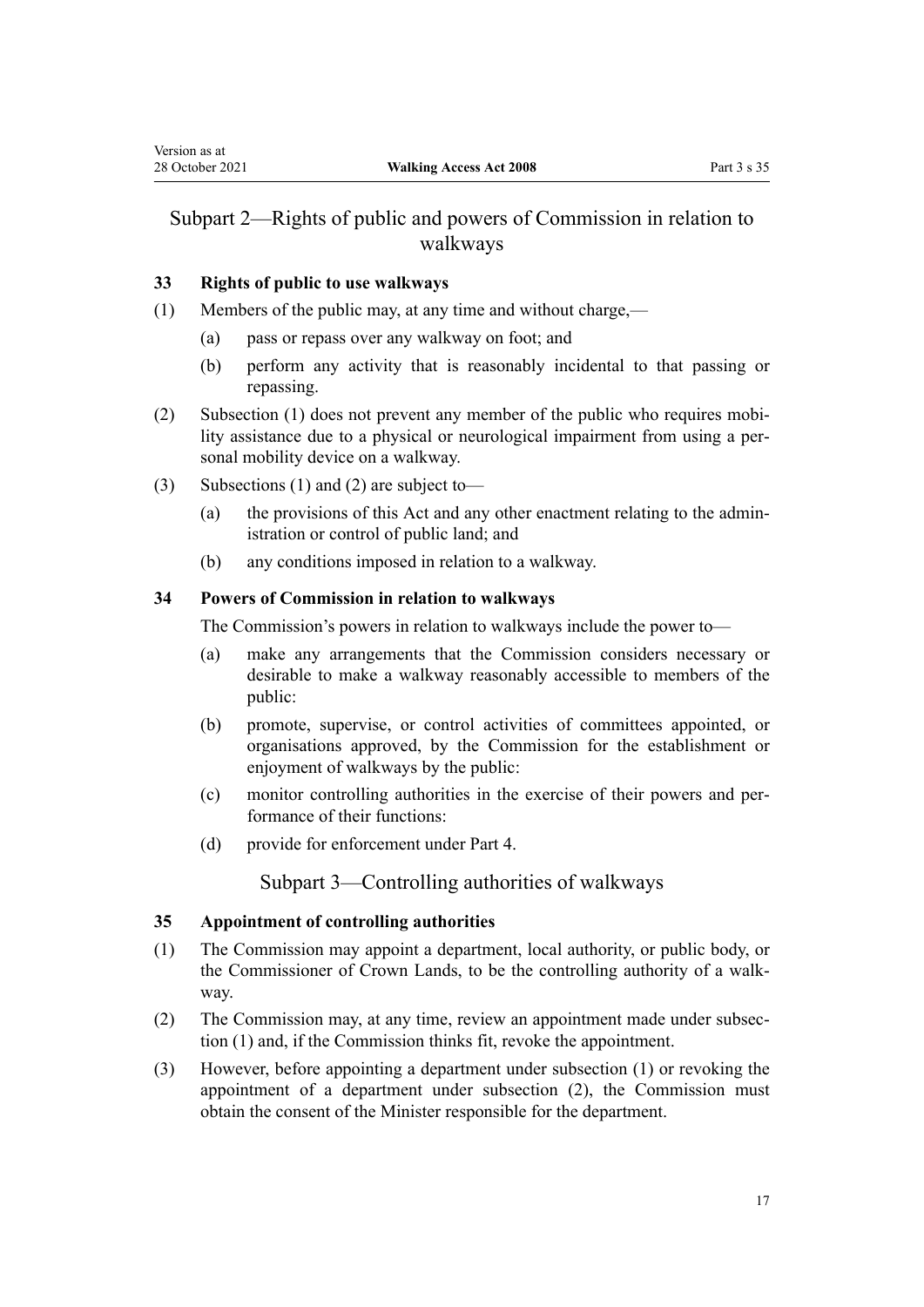- <span id="page-17-0"></span>(4) A local authority of a district or region may be appointed as the controlling authority of a walkway despite any part of the walkway being located within the district or region (as the case may be) of another local authority, but only if the Commission first consults both local authorities.
- (5) This section is subject to section 36.

## **36 Appointment of controlling authorities for walkways on public land**

- $(1)$  If public land has been declared to be a walkway under [section 24](#page-12-0), the administering authority of the land is the controlling authority for the walkway.
- (2) However, if the administering authority advises the Commission, in writing, that it does not consent to becoming the controlling authority,—
	- (a) subsection (1) does not apply; and
	- (b) the Commission may appoint a controlling authority in accordance with [section 35](#page-16-0).
- (3) If there is no controlling authority under this section or [section 35,](#page-16-0) the Com‐ mission is the controlling authority.
- (4) To avoid doubt, if the Commission becomes the controlling authority under subsection (3), the Commission may subsequently, in accordance with [section](#page-16-0) [35,](#page-16-0) appoint another person to be the controlling authority in place of the Com‐ mission.

## **37 Functions and powers of controlling authorities**

- (1) A controlling authority of a walkway has the following functions:
	- (a) erecting and maintaining poles, markers, or other suitable indicators to mark the line of the walkway:
	- (b) erecting and maintaining, at the controlling authority's discretion,—
		- (i) any stiles, fences, or other structures that are necessary or desira‐ ble to enable members of the public to use the walkway:
		- (ii) notices warning members of the public who use the walkway not to trespass on any land adjoining the walkway:
	- (c) providing for the proper control and use of the walkway:
	- (d) generally promoting and maintaining the walkway for the pleasure, safety, and welfare of members of the public.
- (2) A controlling authority of a walkway has the power to do anything that is reasonably necessary or desirable to enable it to carry out its functions, includ‐ ing—
	- (a) developing, improving, and maintaining the walkway:
	- (b) establishing any camping grounds, huts, hostels, accommodation houses, or other facilities or amenities on the walkway or land adjoining the walkway: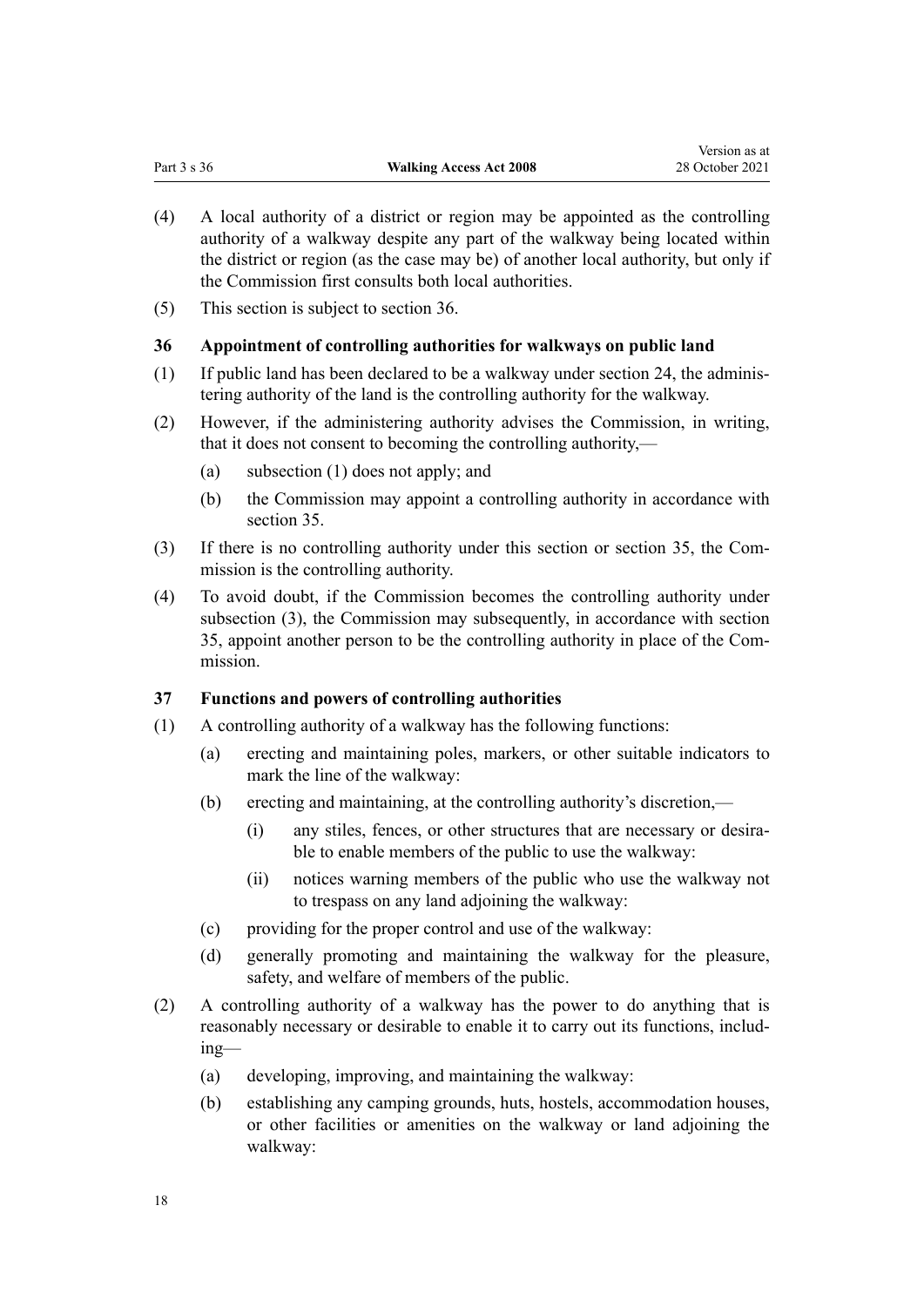- <span id="page-18-0"></span>(c) imposing charges for the use of facilities or amenities:
- (d) spending money in the discharge of its functions and powers in respect of the walkway, as long as the controlling authority is not prohibited from doing so by another enactment or any rule of law.
- (3) A controlling authority may establish, or impose a charge for, facilities or amenities on a walkway or land adjoining a walkway only if—
	- (a) it is not inconsistent with any conditions imposed in relation to the walk‐ way; and
	- (b) either—
		- (i) it is provided for by the easement or lease relating to the walkway (if any), but only in the case of facilities or amenities on the walk‐ way; or
		- (ii) the controlling authority obtains the written consent of the land‐ holder of the land on which the facilities or amenities are, or are proposed to be, located.

## Subpart 4—Closure and revocation of walkways

#### **38 Closure of walkways**

- (1) A controlling authority may close a walkway if it is satisfied on reasonable grounds that the walkway should be closed—
	- (a) for safety reasons; or
	- (b) during an emergency; or
	- (c) for maintenance or development work on the walkway; or
	- (d) at the request of the landholder of land adjoining the walkway.
- (2) A controlling authority must close a walkway if it considers that the closure is necessary to comply with a condition imposed in relation to the walkway.
- (3) A walkway must not be closed for any longer than the controlling authority considers necessary.
- (4) A controlling authority—
	- (a) must notify the Commission of a closure—
		- $(i)$  in advance of the closure (if advance notice is reasonably practicable); or
		- (ii) immediately after the closure (if advance notice is not reasonably practicable); and
	- (b) must notify members of the public of a closure in accordance with section 39.

## **39 Public notification of closure of walkway**

(1) A closure must be publicly notified—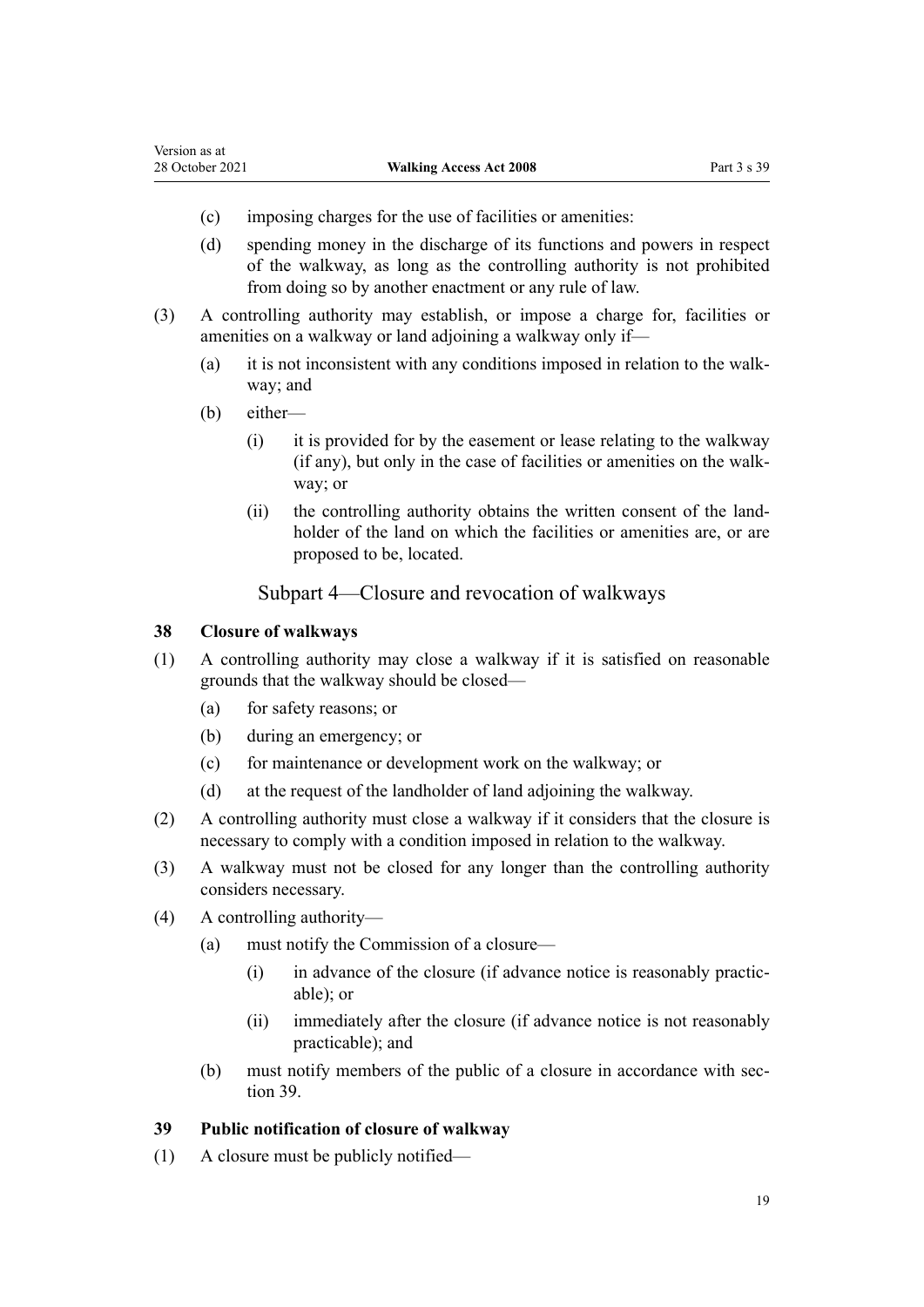- <span id="page-19-0"></span>(a) by signs erected at all points at which the closed walkway could be entered; and
- (b) in a daily or other newspaper circulating in the area in which the walk‐ way is located; and
- (c) if the controlling authority thinks it desirable in the circumstances, by any other method of giving public notice.
- (2) All signs and notices under subsection (1) must specify—
	- (a) the name of the walkway; and
	- (b) the period during which the walkway will be closed; and
	- (c) that it is an offence to enter the walkway during the period of closure; and
	- (d) the reason for the closure.
- (3) A closure is not invalid merely because a notice required under subsection  $(1)(b)$ —
	- (a) was not published; or
	- (b) was published late; or
	- (c) did not contain the information required by subsection (2).

## **40 Revocation of notice declaring walkway**

- (1) The Commission may by notice revoke, in whole or in part, any declaration of a walkway, but only if—
	- (a) the land on which the walkway is located is no longer suitable or avail‐ able for use as a walkway; or
	- (b) the Commission and the controlling authority of the walkway agree that it is no longer appropriate to retain the walkway.
- (2) Land may become unsuitable or unavailable for use as a walkway for any rea‐ son, including because of—
	- (a) the expiry of the easement or lease over the land; or
	- (b) a condition imposed in relation to the walkway; or
	- (c) the need to protect the environment; or
	- (d) the need for public safety.
- (3) A notice under this section is secondary legislation (*see* [Part 3](http://legislation.govt.nz/pdflink.aspx?id=DLM7298343) of the Legis‐ lation Act 2019 for publication requirements).
- (4) *[Repealed]*

| Legislation Act 2019 requirements for secondary legislation made under this section |                                                                                                                                                                       |                                          |  |
|-------------------------------------------------------------------------------------|-----------------------------------------------------------------------------------------------------------------------------------------------------------------------|------------------------------------------|--|
| <b>Publication</b>                                                                  | The maker must:<br>• notify it in the <i>Gazette</i><br>• publicly notify it in a daily or other newspaper circulating<br>in the area in which the walkway is located | LA19 ss 73, 74 $(1)(a)$ ,<br>Sch 1 cl 14 |  |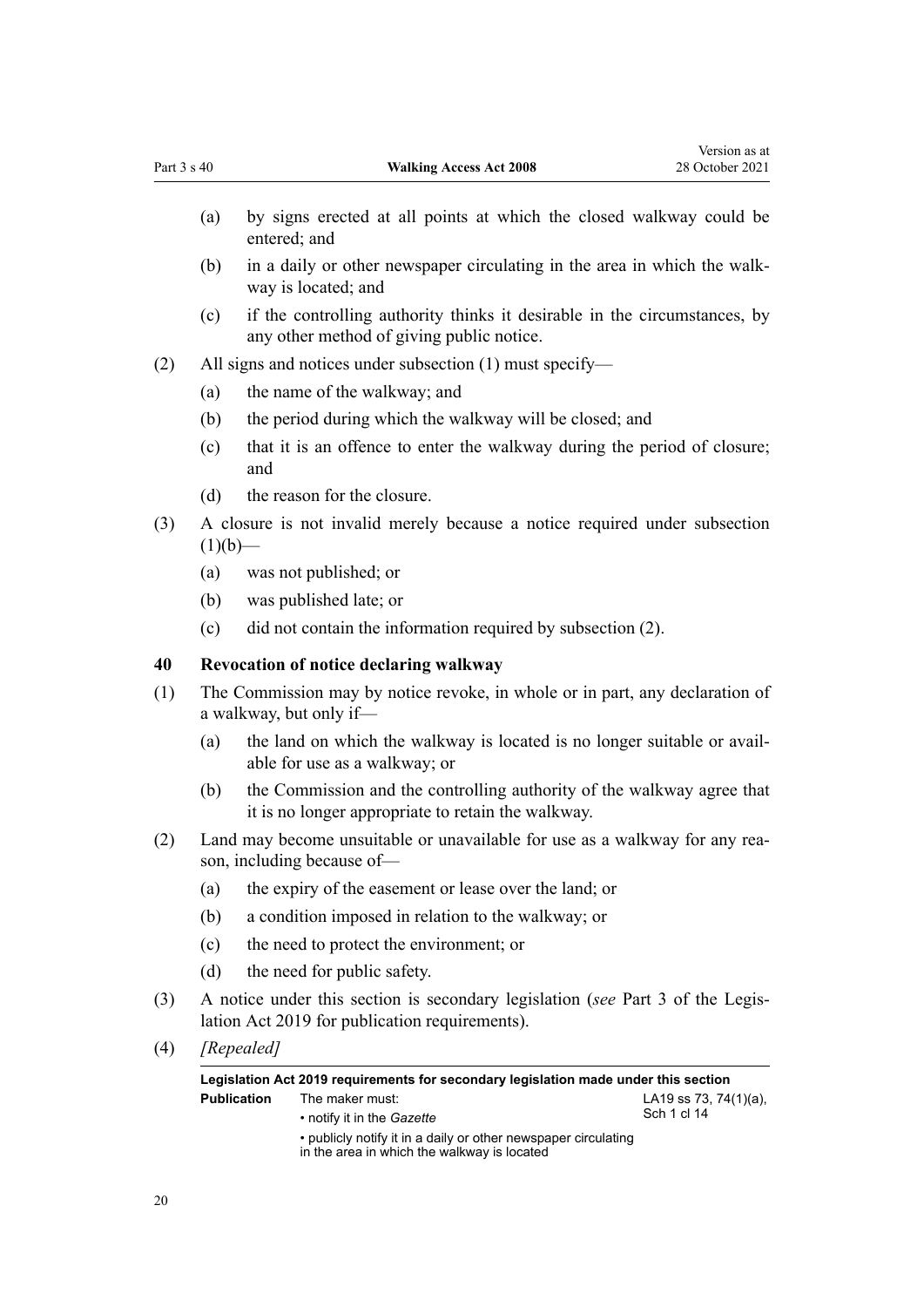<span id="page-20-0"></span>

|                                   | • if the Commission thinks it desirable in the<br>circumstances, publicly notify it by any other method                                                                    |                   |
|-----------------------------------|----------------------------------------------------------------------------------------------------------------------------------------------------------------------------|-------------------|
| Presentation                      | It is not required to be presented to the House of<br>Representatives because a transitional exemption applies cl 32(1)(a)<br>under Schedule 1 of the Legislation Act 2019 | LA19 s 114, Sch 1 |
| <b>Disallowance</b>               | It may be disallowed by the House of Representatives                                                                                                                       | LA19 ss 115, 116  |
| This note is not part of the Act. |                                                                                                                                                                            |                   |

Section 40(1): amended, on 28 October 2021, by [section 3](http://legislation.govt.nz/pdflink.aspx?id=LMS268932) of the Secondary Legislation Act 2021 (2021 No 7).

Section 40(3): replaced, on 28 October 2021, by [section 3](http://legislation.govt.nz/pdflink.aspx?id=LMS268932) of the Secondary Legislation Act 2021 (2021 No 7).

Section 40(4): repealed, on 28 October 2021, by [section 3](http://legislation.govt.nz/pdflink.aspx?id=LMS268932) of the Secondary Legislation Act 2021 (2021 No 7).

#### **41 Registration of notice revoking walkway**

- (1) If a walkway is revoked under [section 40](#page-19-0) in respect of land that is subject to the [Land Transfer Act 2017,](http://legislation.govt.nz/pdflink.aspx?id=DLM6731002) the Commission must lodge with the Registrar-General a copy of the notice referred to in [section 40\(3\)](#page-19-0).
- (2) The Registrar-General must record the particulars of the notice in the register.

Section 41(1): amended, on 28 October 2021, by [section 3](http://legislation.govt.nz/pdflink.aspx?id=LMS268932) of the Secondary Legislation Act 2021 (2021 No 7).

Section 41(1): amended, on 12 November 2018, by [section 250](http://legislation.govt.nz/pdflink.aspx?id=DLM6731493) of the Land Transfer Act 2017 (2017 No 30).

Section 41(2): amended, on 28 October 2021, by [section 3](http://legislation.govt.nz/pdflink.aspx?id=LMS268932) of the Secondary Legislation Act 2021 (2021 No 7).

#### **42 Surrender of easements and leases**

If a walkway over private land is revoked under [section 40,](#page-19-0) the Commission must ensure that, as soon as is reasonably practicable,—

- (a) the easement or lease relating to the former walkway (if any) is surrendered; and
- (b) the surrender is registered.

# **Part 4**

## **Compliance, enforcement, and miscellaneous provisions**

Subpart 1—Enforcement officers and their powers in relation to walkways

### *Appointment and removal*

## **43 Appointment and removal of enforcement officers**

- (1) The Commission may, by written notice, appoint as enforcement officers—
	- (a) people who are suitably qualified and trained: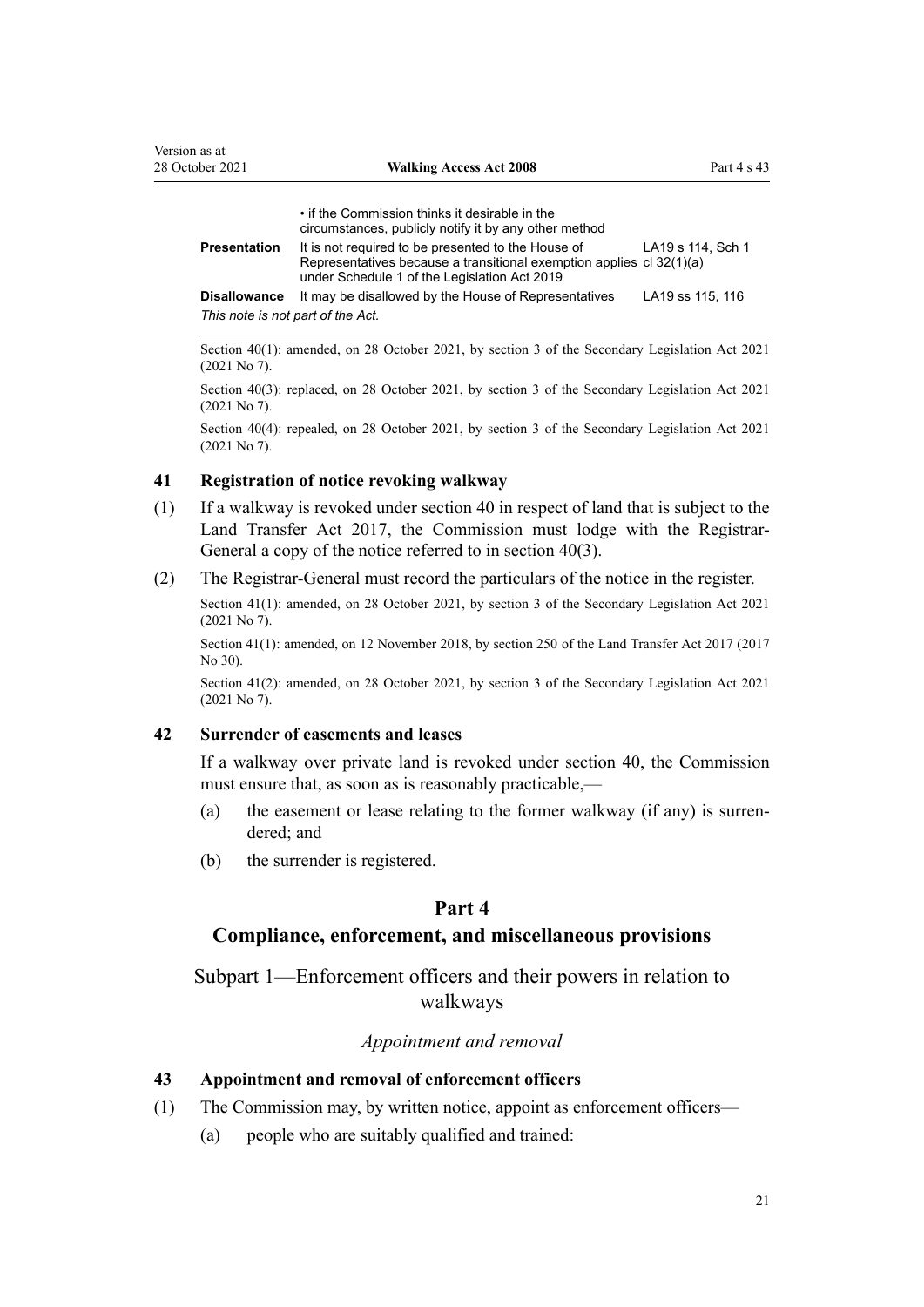- <span id="page-21-0"></span>(b) on the recommendation of a controlling authority, officers of the control‐ ling authority who are suitably qualified and trained.
- (2) An enforcement officer—
	- (a) is appointed for a term not exceeding 3 years, but may be reappointed:
	- (b) may be removed from office by the Commission, by written notice, for inability to perform the functions of the office, legal incapacity, neglect of duty, or misconduct, proved to the satisfaction of the Commission:
	- (c) may at any time resign office by written notice to the Commission.
- (3) An enforcement officer appointed under subsection (1) is not to be regarded as employed in the service of the Crown for the purposes of the [Government](http://legislation.govt.nz/pdflink.aspx?id=DLM446000) [Superannuation Fund Act 1956](http://legislation.govt.nz/pdflink.aspx?id=DLM446000) or the [Public Service Act 2020](http://legislation.govt.nz/pdflink.aspx?id=LMS106157) just because the person is an enforcement officer.

Section 43(3): amended, on 7 August 2020, by [section 135](http://legislation.govt.nz/pdflink.aspx?id=LMS176959) of the Public Service Act 2020 (2020 No 40).

#### **44 Other persons also enforcement officers under this Act**

The following persons are, by right of office, also enforcement officers for the purposes of this Act:

- (a) every sworn member of the police; and
- (b) every fish and game ranger and warranted officer, within the meaning of [section 2\(1\)](http://legislation.govt.nz/pdflink.aspx?id=DLM103616) of the Conservation Act 1987.

## **45 Appointment and removal of honorary enforcement officers**

- (1) The Commission may, by written notice, appoint fit and proper people who are suitably qualified and trained to be honorary enforcement officers.
- (2) An honorary enforcement officer—
	- (a) is appointed for a term not exceeding 3 years, but may be reappointed; and
	- (b) may be removed from office by the Commission, by written notice, if the Commission considers for any reason that the person is no longer a fit and proper person to be an honorary enforcement officer; and
	- (c) may at any time resign office by written notice to the Commission.
- (3) The Commission may reimburse an honorary enforcement officer for reasonable expenses incurred while performing his or her duties under this Act if the Commission—
	- (a) has authorised the officer to incur expenses up to a specified amount; and
	- (b) has subsequently approved those expenses.
- (4) An honorary enforcement officer is not to be regarded as employed in the service of the Crown for the purposes of the [Government Superannuation Fund](http://legislation.govt.nz/pdflink.aspx?id=DLM446000)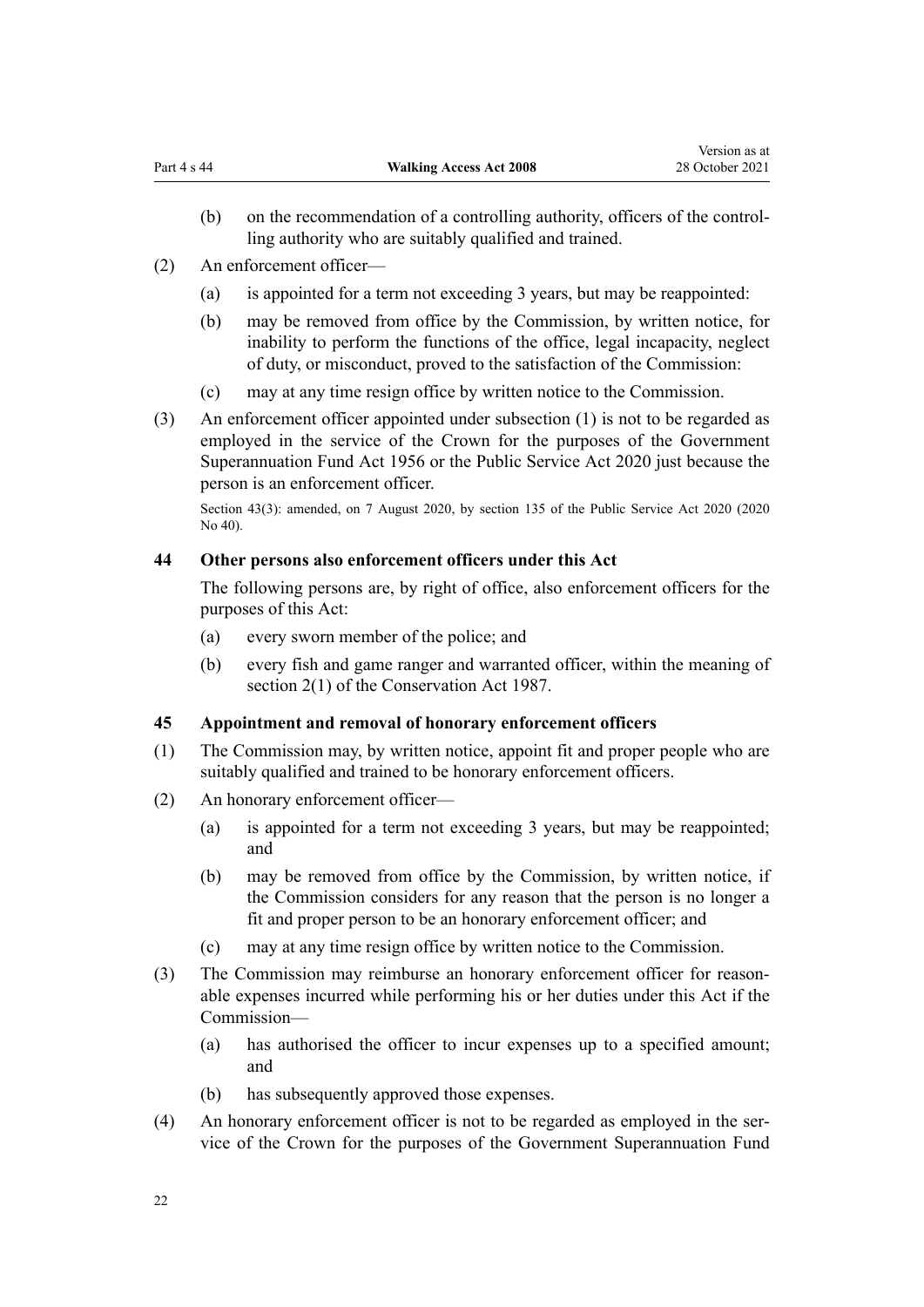<span id="page-22-0"></span>[Act 1956](http://legislation.govt.nz/pdflink.aspx?id=DLM446000) or the [Public Service Act 2020](http://legislation.govt.nz/pdflink.aspx?id=LMS106157) just because the person is an honorary enforcement officer.

Section 45(4): amended, on 7 August 2020, by [section 135](http://legislation.govt.nz/pdflink.aspx?id=LMS176959) of the Public Service Act 2020 (2020 No 40).

## **46 Warrants of appointment**

- (1) The Commission must issue a written warrant to—
	- (a) every enforcement officer appointed under [section 43\(1\);](#page-20-0) and
	- (b) every honorary enforcement officer appointed under [section 45\(1\)](#page-21-0).
- (2) A warrant of appointment must state—
	- (a) the powers the officer may exercise under [sections 50](#page-23-0) and [51](#page-23-0); and
	- (b) the area or areas in relation to which the officer may exercise the powers, or that the officer may exercise the powers throughout New Zealand.

## **47 Surrender of warrant**

On the termination of the appointment of an enforcement officer or honorary enforcement officer, the officer must surrender to the Commission—

- (a) his or her warrant issued under section 46; and
- (b) any article of uniform, badge of office, or equipment issued to the officer.

## *Powers of enforcement officers and honorary enforcement officers*

#### **48 Exercise of powers**

- (1) Before an enforcement officer or honorary enforcement officer exercises his or her powers under this Part, the officer must produce his or her warrant of appointment (unless it would be impracticable to do so).
- (2) It is sufficient evidence that a person is an officer under this Part if the person produces—
	- (a) his or her warrant of appointment as an enforcement officer or honorary enforcement officer; or
	- (b) evidence that the officer holds an office described in [section 44](#page-21-0).
- (3) An enforcement officer or honorary enforcement officer exercising a power under this Part may call on any person in the vicinity for assistance, and the person called upon is authorised to assist the officer, as long as the person acts under the direction and supervision of the officer.

## **49 Use of dog or vehicle**

An enforcement officer or honorary enforcement officer exercising a power under this Part may enter onto a walkway with a vehicle or a dog if the officer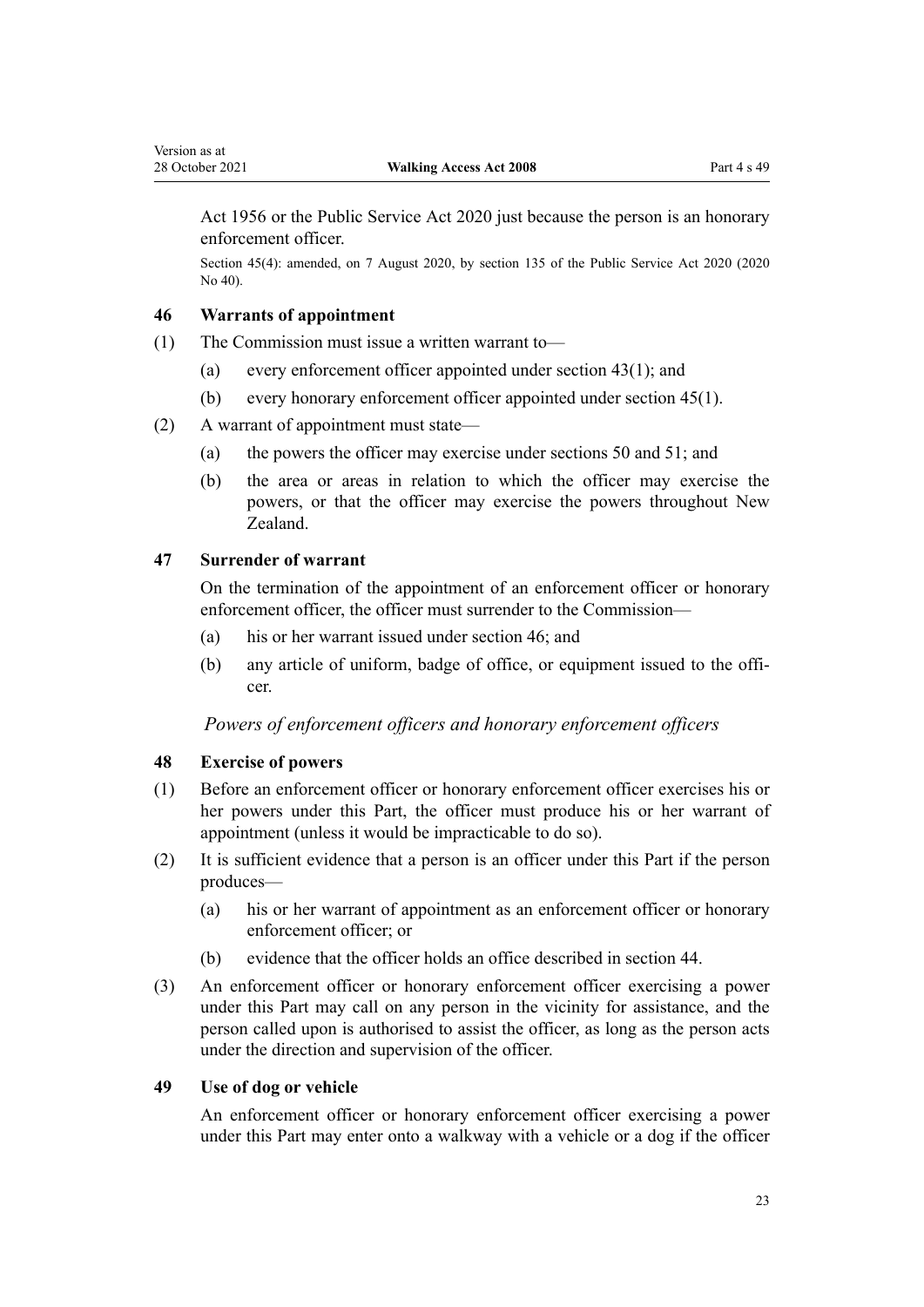<span id="page-23-0"></span>believes, on reasonable grounds, that the vehicle or dog is necessary for the purposes of exercising the power.

#### **50 Power to interfere to prevent or stop offending**

An enforcement officer or honorary enforcement officer may—

- (a) summarily interfere to prevent an offence; and
- (b) require a person whom he or she believes on reasonable grounds to be committing, or to be about to commit, an offence, to stop doing an act.

#### **51 Power to require personal details**

If an enforcement officer or honorary enforcement officer believes, on reasonable grounds, that a person has committed, is committing, or is about to com‐ mit, an offence, the enforcement officer may require the person—

- (a) to give his or her full name, residential address, and date of birth; and
- (b) to produce evidence of his or her full name, residential address, and date of birth.

#### **52 Protection of persons acting under authority of this Part**

A person who does, or omits to do, an act in the course of performing a duty or exercising a power under this Part is under no civil or criminal liability for that act or omission unless the person acts, or omits to act, in bad faith or without reasonable grounds.

Subpart 2—Offences and penalties in relation to walkways

#### **53 How proceedings commenced**

- (1) Proceedings are commenced by filing a charging document under [section 14](http://legislation.govt.nz/pdflink.aspx?id=DLM3360057) of the Criminal Procedure Act 2011.
- (1A) Despite anything to the contrary in [section 25](http://legislation.govt.nz/pdflink.aspx?id=DLM3360067) of the Criminal Procedure Act 2011, the limitation period in respect of an offence against this Act ends on the date that is 12 months after the date on which the offence was committed.
- (2) Any person, including the Commission, an enforcement officer, or an honorary enforcement officer, may file a charging document.

Section 53(1): replaced, on 1 July 2013, by [section 413](http://legislation.govt.nz/pdflink.aspx?id=DLM3360714) of the Criminal Procedure Act 2011 (2011) No 81).

Section 53(1A): inserted, on 1 July 2013, by [section 413](http://legislation.govt.nz/pdflink.aspx?id=DLM3360714) of the Criminal Procedure Act 2011 (2011 No 81).

Section 53(2): amended, on 1 July 2013, by [section 413](http://legislation.govt.nz/pdflink.aspx?id=DLM3360714) of the Criminal Procedure Act 2011 (2011 No 81).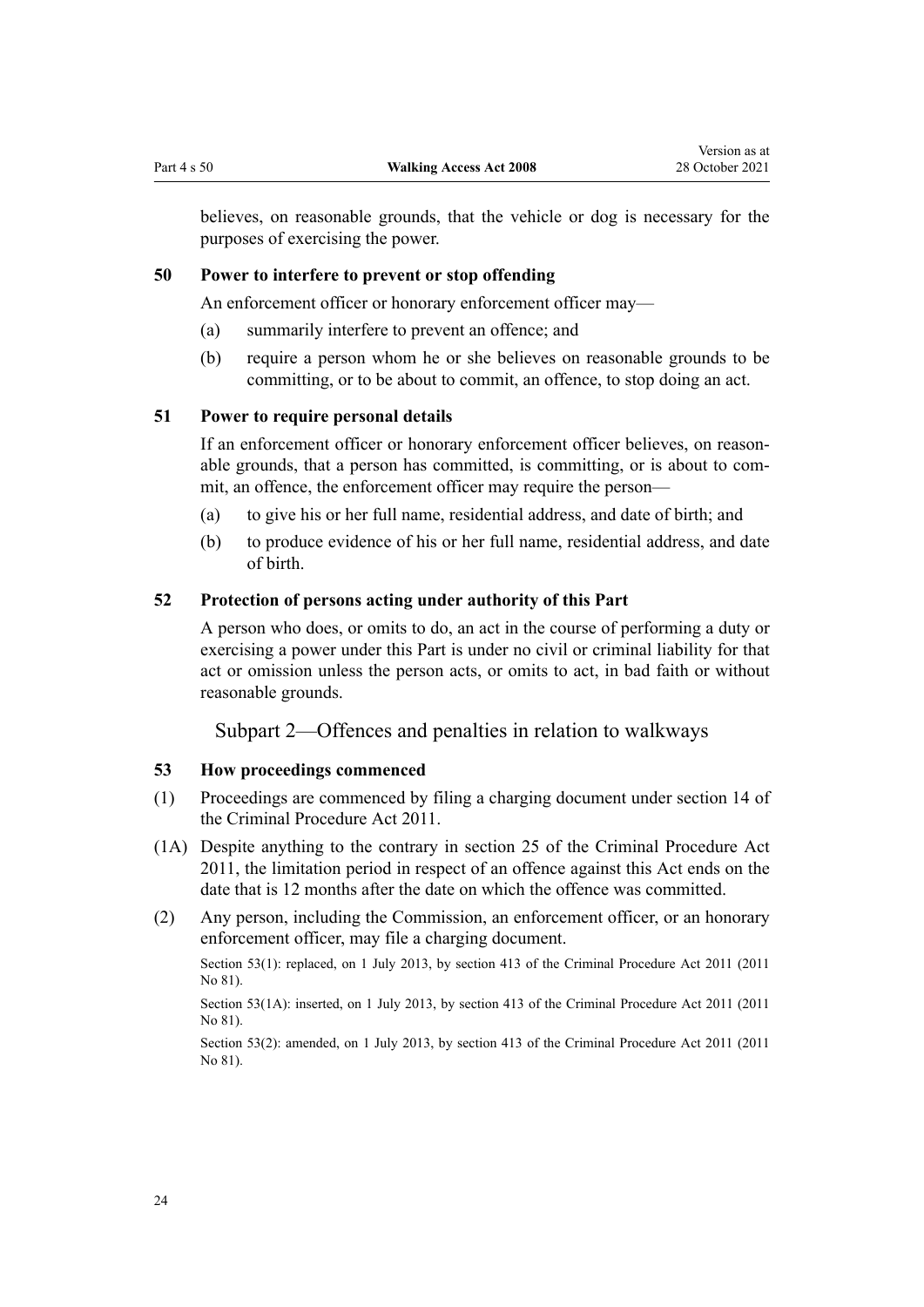#### *Offences*

#### <span id="page-24-0"></span>**54 Strict liability offences**

- (1) Every person commits an offence who, without lawful authority under this Act (for example, under section  $55(2)$ ) or under any other enactment,—
	- (a) takes any plant (other than a noxious weed) growing on or adjacent to a walkway; or
	- (b) has in his or her possession a firearm while on a walkway; or
	- (c) discharges a firearm on, adjacent to, or across a walkway; or
	- (d) brings a horse or dog onto, or has control of a horse or dog on, a walk‐ way; or
	- (e) sets a net, trap, or snare, or places poison or explosives, on or adjacent to a walkway (except a net or trap set for the purposes of fishing in a water body or lake adjacent to a walkway); or
	- (f) lights a fire on a walkway (other than in a fireplace provided by the controlling authority responsible for the walkway); or
	- (g) having lit a fire on a walkway in a fireplace provided by the controlling authority, fails to extinguish the fire before leaving the walkway; or
	- (h) uses a vehicle on a walkway; or
	- (i) erects a structure on or over a walkway.
- (2) The onus is on the defendant to prove that at the time of the alleged offence an activity is authorised.
- (3) In prosecuting an offence against subsection (1), the prosecution does not need to prove that the defendant-
	- (a) intentionally or recklessly committed the offence; or
	- (b) knew that the offence occurred on or in relation to a walkway.
- (4) In this section,—

**dog** does not include a disability assist dog within the meaning of [section 2](http://legislation.govt.nz/pdflink.aspx?id=DLM374415) of the Dog Control Act 1996

**noxious weed** means any plant specified as a pest in a pest management plan made under [Part 5](http://legislation.govt.nz/pdflink.aspx?id=DLM315367) of the Biosecurity Act 1993

#### **plant**—

- (a) means any member of the plant kingdom and any part of or seed or spore from any plant; and
- (b) includes any algae, bacteria, or fungi

**take**, in relation to all or part of a plant, includes cut, damage, destroy, disturb, remove, transplant, uplift, and uproot,—

(a) by any means; and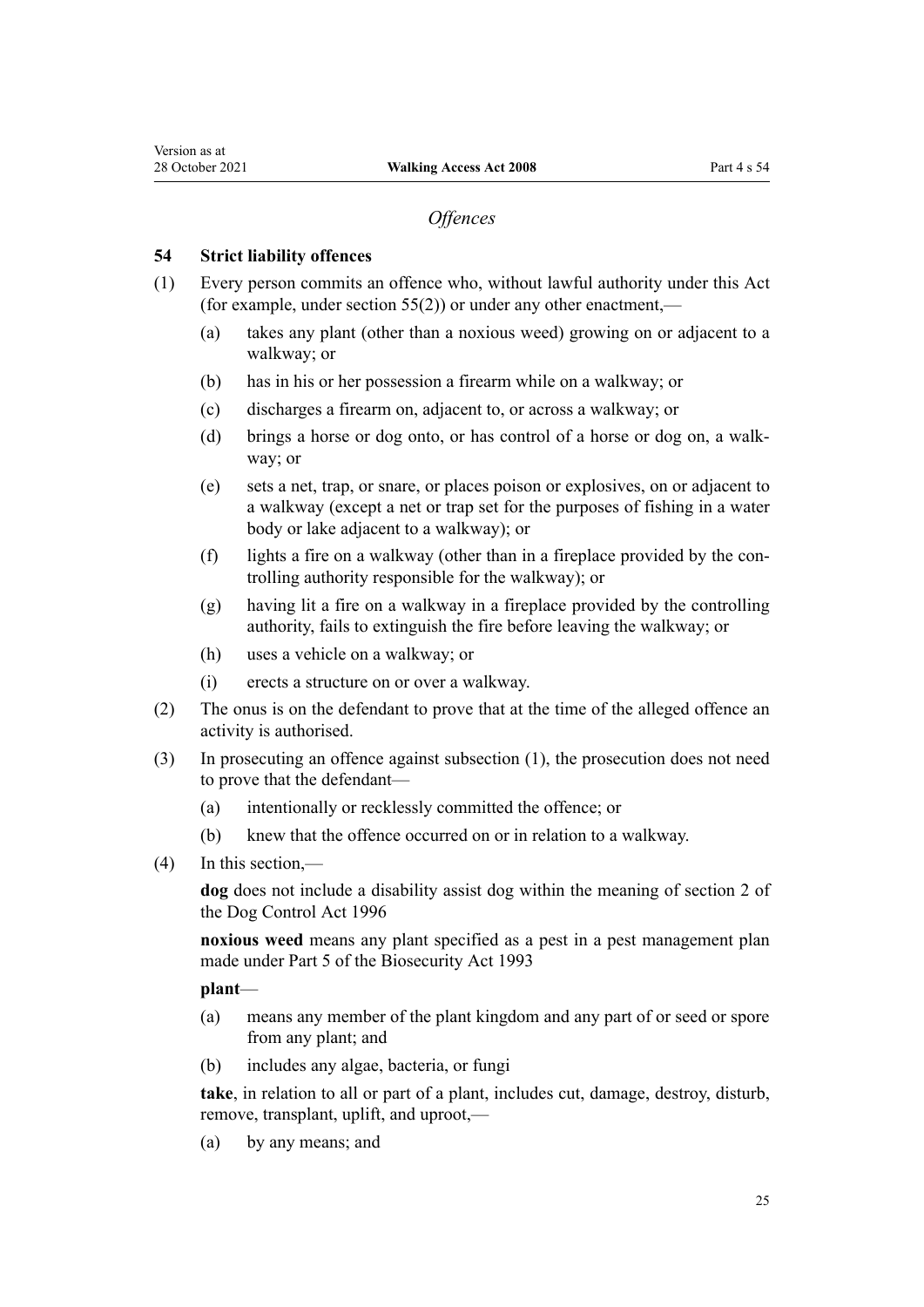<span id="page-25-0"></span>Section 54(4) **noxious weed**: amended, on 18 September 2012, by [section 93](http://legislation.govt.nz/pdflink.aspx?id=DLM3388552) of the Biosecurity Law Reform Act 2012 (2012 No 73).

#### **55 Defences to strict liability offences**

- (1) It is a defence to an offence against section  $54(1)$  if the defendant proves—
	- (a) that the defendant took all reasonable steps to ensure that the offence was not committed; or
	- (b) that the act or omission of the defendant took place or occurred in an emergency and was consistent with providing for the safety and welfare of a person.
- (2) A person is not guilty of an offence against section  $54(1)$  in relation to a walkway if the person—
	- (a) was at the time the landholder of the land on which the walkway is located; or
	- (b) did that thing—
		- (i) with the permission of the landholder of that land; or
		- (ii) in accordance with an agreement between the landholder of that land and the controlling authority of the walkway.
- (3) The defences set out in this section do not limit any other defences that may be available.

#### **56 Offences requiring knowledge, intent, or recklessness**

- (1) Every person commits an offence who, without authority from the landholder on whose land a walkway is located or, if relevant, the landholder of the land adjacent to the walkway,—
	- (a) enters or remains on the walkway if the walkway—
		- (i) is closed under [section 38](#page-18-0); or
		- (ii) was closed under [section 28](http://legislation.govt.nz/pdflink.aspx?id=DLM209949) of the New Zealand Walkways Act 1990 and remains closed; or
	- (b) interferes with or disturbs livestock or wildlife on or adjacent to the walkway; or
	- (c) damages, destroys, or alters a structure that is on, over, or adjacent to the walkway.
- (2) Every person commits an offence who—
	- (a) obstructs walking access on or over a walkway; or
	- (b) after being required to remove an obstruction that is on or over a walk‐ way by an enforcement officer or honorary enforcement officer, fails to remove the obstruction; or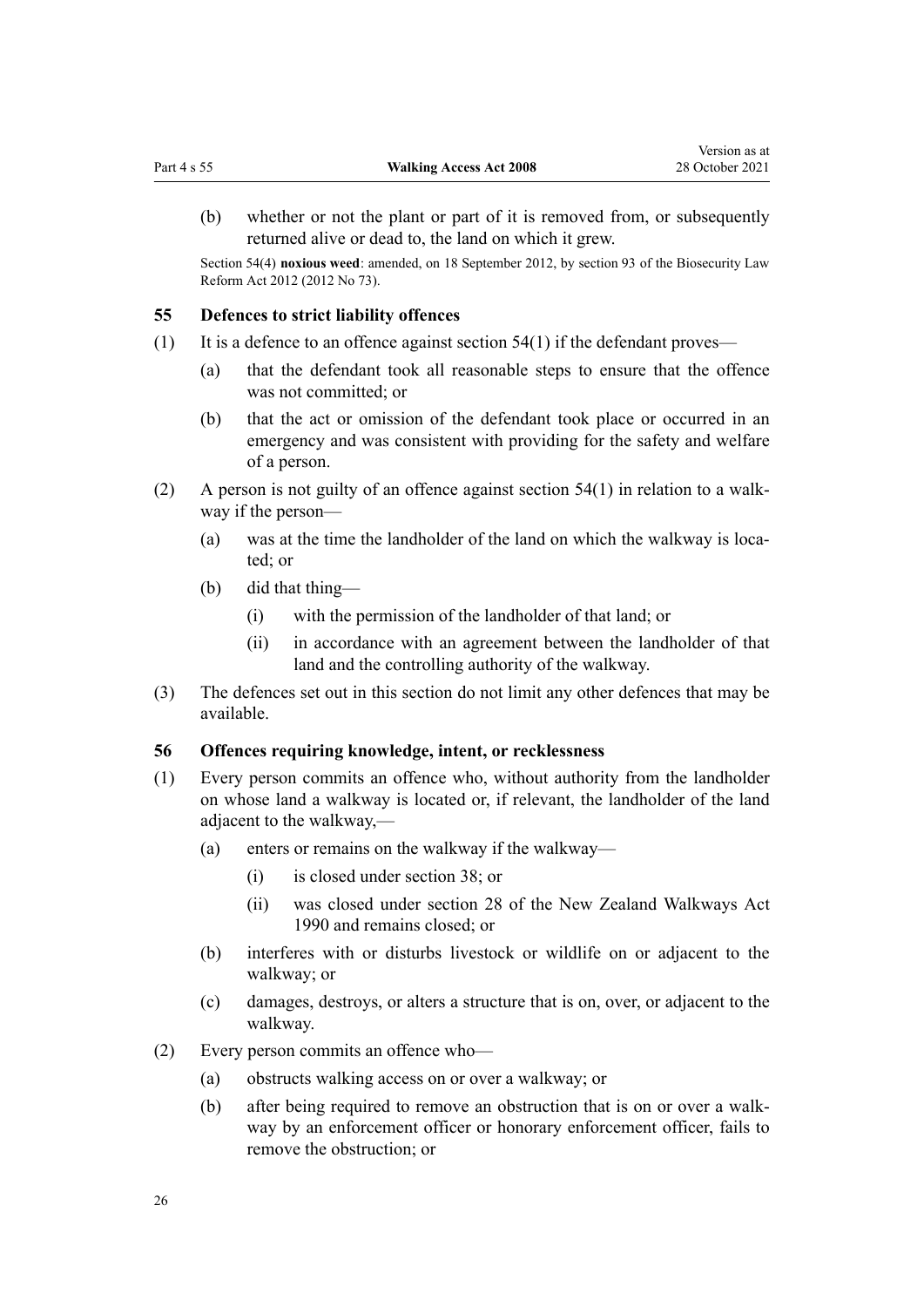- <span id="page-26-0"></span>(c) makes a false report that an offence against [section 54](#page-24-0) or this section has been committed; or
- (d) annoys, disturbs, or endangers—
	- (i) any person using a walkway; or
	- (ii) an enforcement officer, an honorary enforcement officer, or the landholder on whose land a walkway is located or whose land adjoins a walkway; or
- (e) obstructs, threatens, or attempts to intimidate—
	- (i) the landholder on whose land a walkway is located or whose land adjoins a walkway; or
	- (ii) a person using a walkway; or
- (f) fails to comply with a requirement of an enforcement officer or honorary enforcement officer acting under [section 51;](#page-23-0) or
- $(g)$  impersonates or falsely represents himself or herself to be an enforcement officer or honorary enforcement officer or a person acting under the instructions of an officer; or
- (h) while an enforcement officer or honorary enforcement officer is acting in the exercise of his or her powers or in the discharge of his or her duties under this Part,—
	- (i) obstructs, resists, threatens, or attempts to intimidate the officer or any person acting under the instructions of the officer; or
	- (ii) uses language that is abusive or threatening to the officer or assisting person; or
	- (iii) behaves in a threatening manner to the officer or assisting person.
- (3) In prosecuting an offence against subsection (1) or (2), the prosecution must prove that the defendant knowingly, intentionally, or recklessly committed the offence.
- (4) In this section,—

**livestock** has the same meaning as in [section 2\(1\)](http://legislation.govt.nz/pdflink.aspx?id=DLM103616) of the Conservation Act 1987

**obstructs** includes erecting a false or misleading notice or sign on or adjacent to any walkway

**wildlife** has the same meaning as in [section 2\(1\)](http://legislation.govt.nz/pdflink.aspx?id=DLM276819) of the Wildlife Act 1953.

# **57 Not offence if authorised by regulations**

A person is not guilty of an offence against this Act if the act or omission of the person is authorised by regulations made under this Act.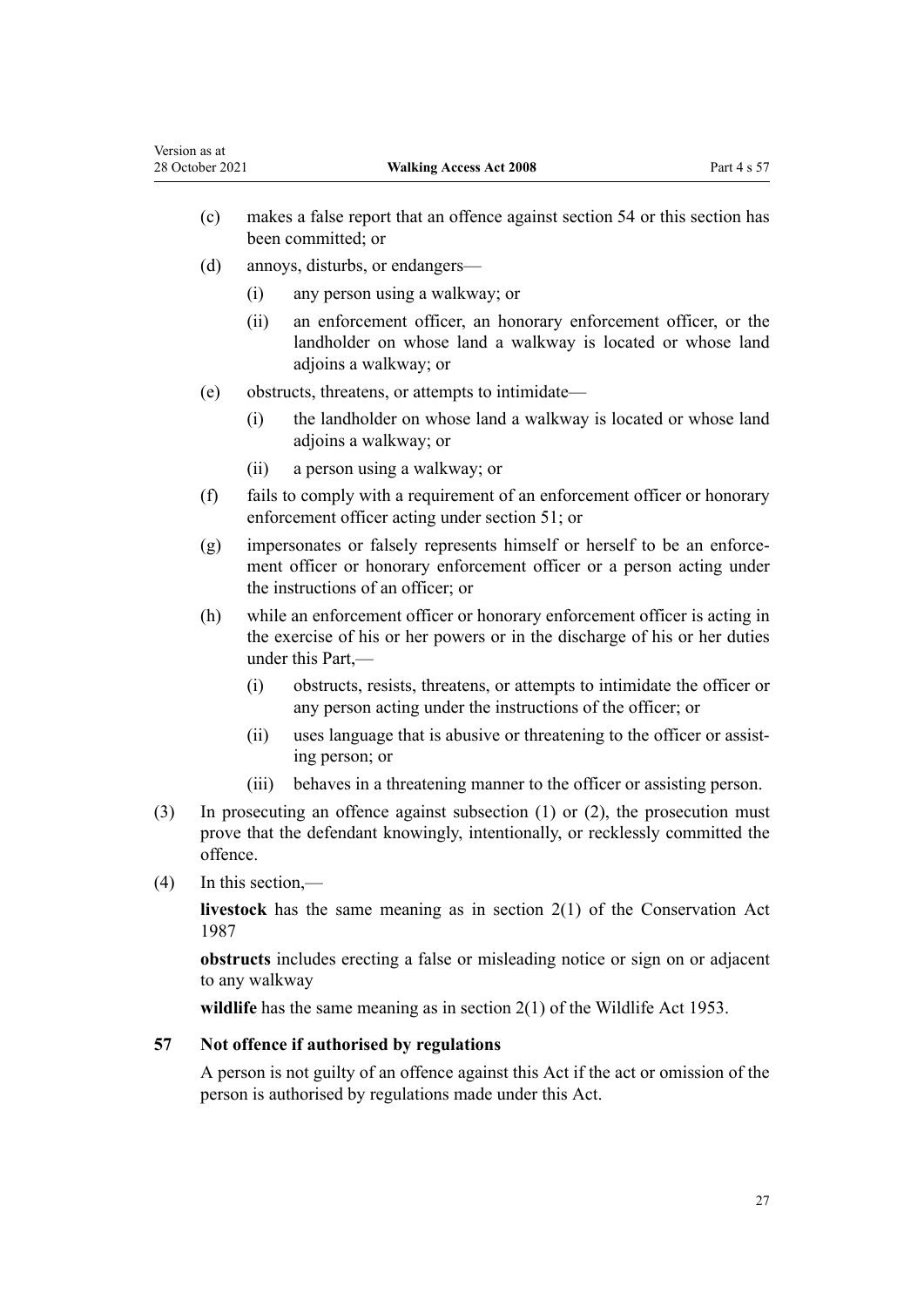#### <span id="page-27-0"></span>**58 Relationship with offence provisions in other enactments**

If there is an inconsistency between an offence under this Act and an offence under any other enactment, in relation to the administration or control of public land, the provisions of that other enactment prevail.

## *Penalties*

#### **59 Penalties**

- (1) A person who commits an offence against [section 54](#page-24-0) is liable on conviction to a fine not exceeding \$5,000.
- (2) A person who commits an offence against [section 56](#page-25-0) is liable on conviction to a fine not exceeding \$10,000.

Section 59(1): amended, on 1 July 2013, by [section 413](http://legislation.govt.nz/pdflink.aspx?id=DLM3360714) of the Criminal Procedure Act 2011 (2011 No 81).

Section 59(2): amended, on 1 July 2013, by [section 413](http://legislation.govt.nz/pdflink.aspx?id=DLM3360714) of the Criminal Procedure Act 2011 (2011 No 81).

#### **60 Penalties for continuing offences**

A person who commits an offence against [section 56\(2\)\(b\)](#page-25-0) is liable, in addition to the penalty for the offence, to a fine not exceeding \$100 for each day or part of a day that the offence continues after he or she has been required to stop the offence.

#### **61 Penalties for bodies corporate**

A body corporate that commits an offence against [section 54](#page-24-0) or [56](#page-25-0) is liable on conviction to a fine not exceeding 5 times the maximum fine otherwise provided for the offence.

Section 61: amended, on 1 July 2013, by [section 413](http://legislation.govt.nz/pdflink.aspx?id=DLM3360714) of the Criminal Procedure Act 2011 (2011 No 81).

#### **62 Liability of directors and managers**

If a body corporate is convicted of an offence, every director and every person concerned in the management of the body is guilty of the same offence, if the prosecution proves—

- (a) that the act or omission that constituted the offence took place or occurred with the director's or the manager's authority, permission, or consent; or
- (b) that the director or the manager knew or could reasonably be expected to have known that the offence was committed, was being committed, or was about to be committed, and failed to take all reasonable steps to prevent or stop it.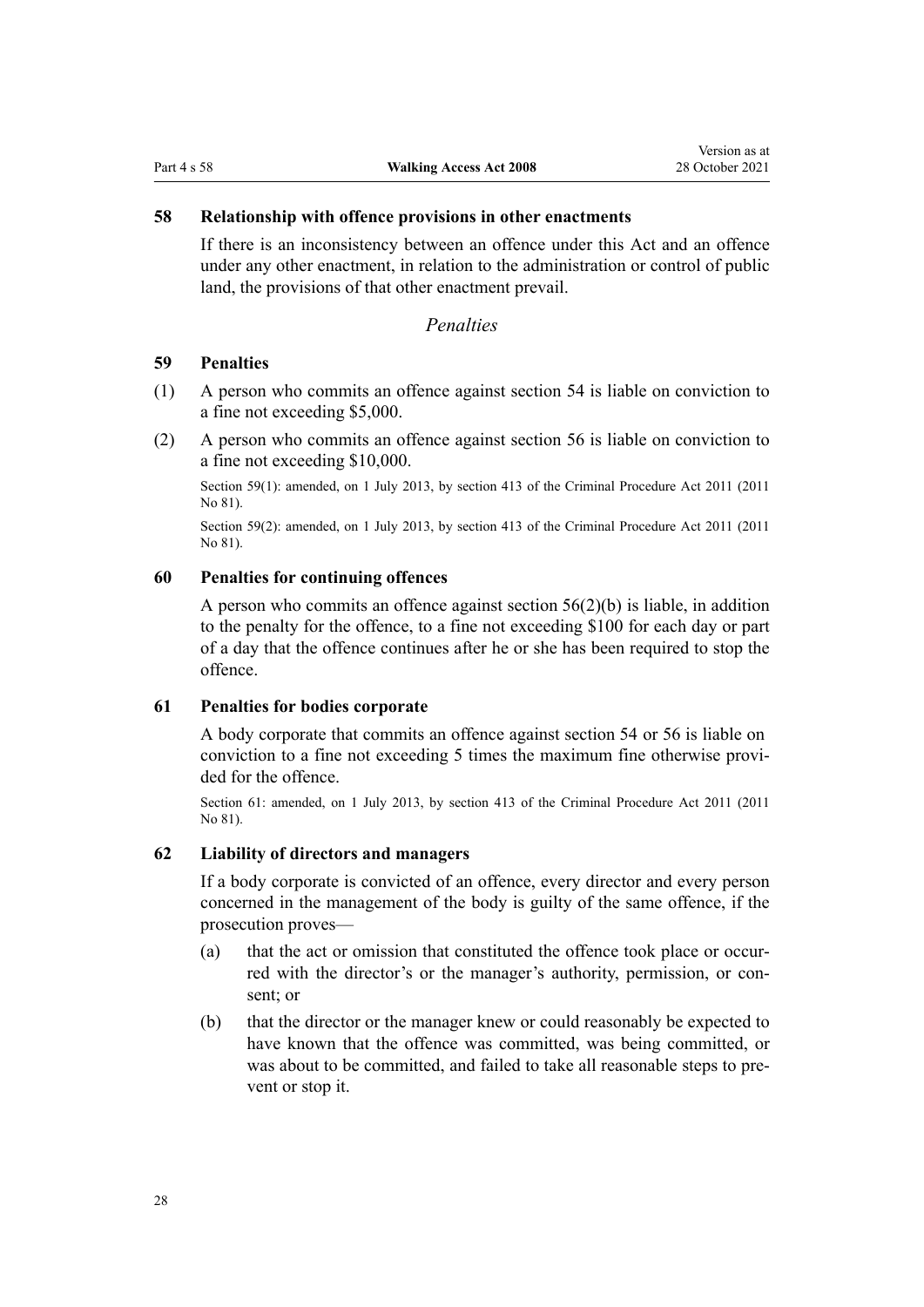## <span id="page-28-0"></span>**63 Sentence of community work**

A court may sentence a person who commits an offence against [section 54](#page-24-0) or [56](#page-25-0) to a sentence of community work, and the provisions of subpart 2 of [Part 2](http://legislation.govt.nz/pdflink.aspx?id=DLM135593) of the Sentencing Act 2002 apply accordingly.

### **64 Offenders liable for loss, damage, or costs**

- (1) A person convicted of an offence under this Part is liable, in addition to the penalty for the offence, for any loss, damage, and expenses arising from, or caused by, the act or omission constituting the offence, including (as the case may be)—
	- (a) the full market value of any thing removed from a walkway or from land adjoining a walkway; and
	- (b) the reasonable costs—
		- (i) of returning any animals or plants to the walkway or to land adjoining the walkway; and
		- (ii) of repairing any damage done to the walkway or to land adjoining the walkway; and
	- (c) all necessary and reasonable actions required to—
		- (i) remedy any loss caused by the offence; or
		- (ii) prevent an offence.
- (2) In assessing an amount payable under subsection (1), the court may take into account the salaries, wages, and incidental expenses incurred in investigating the act constituting the offence or in remedying any loss or damage caused by the offence.
- (3) An amount payable under subsection (1) may be awarded by the court in fixing a penalty and is recoverable in the same manner as a fine.

### **65 Evidence in proceedings**

- (1) In any proceedings for an offence, a certificate, lease, licence, map, plan, or copy certified as true by the Commission, the Director-General of Conserva‐ tion, or the chief executive (or an officer authorised by the Commission, the Director-General of Conservation, or the chief executive) is sufficient evidence of its contents—
	- (a) without production of the original records; and
	- (b) without the personal attendance of the certifying officer or proof of his or her signature.
- (2) Subsection (1) applies unless the defendant adduces evidence to the contrary and the interests of justice require the attendance of the certifying officer.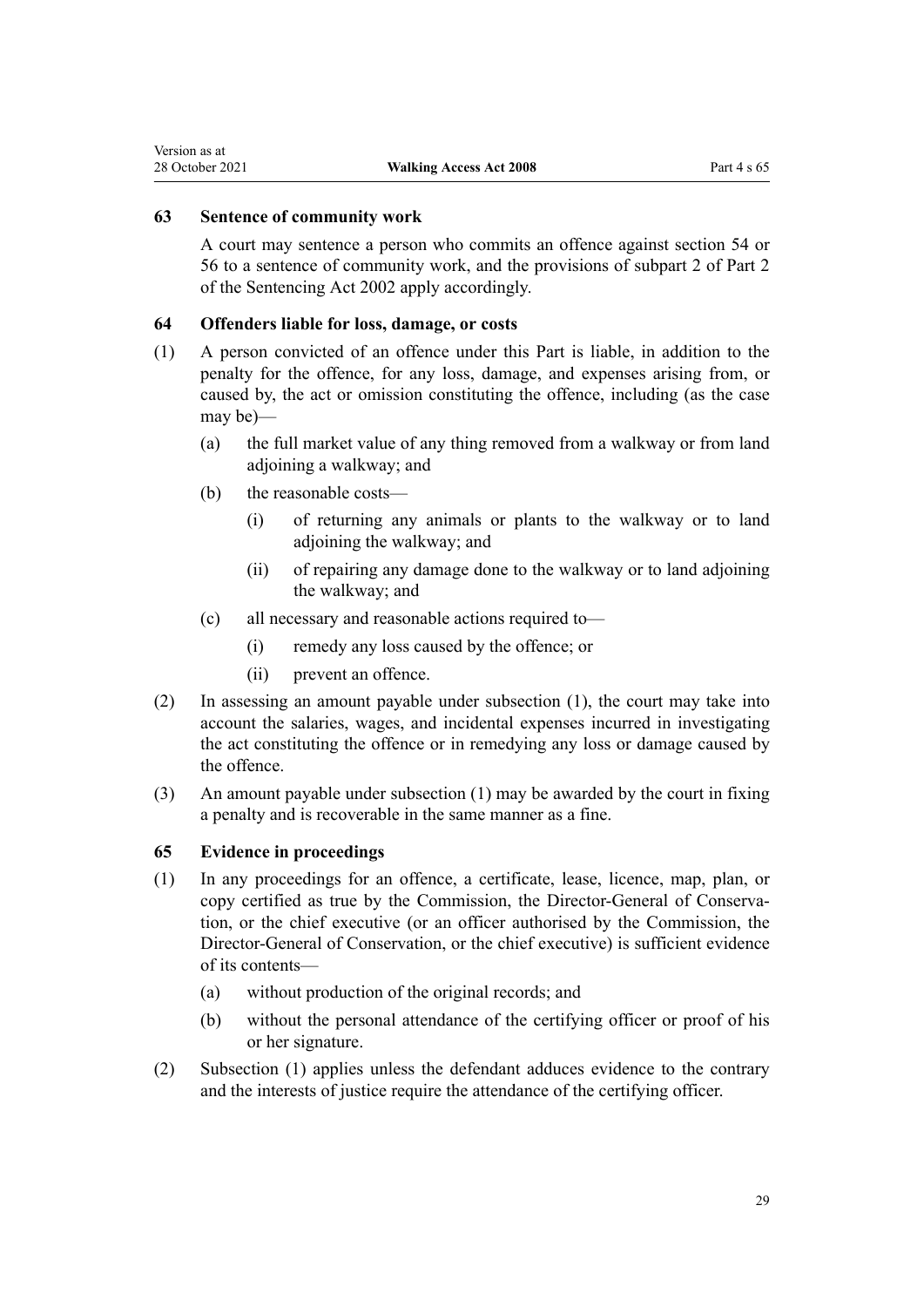# Subpart 3—Miscellaneous provisions

### *Liability of landholders in relation to walking access*

#### <span id="page-29-0"></span>**66 Limitation on liability of landholders**

- (1) A landholder is not liable for any loss or damage suffered by a person using—
	- (a) walking access on the landholder's land, in the case of private land; or
	- (b) a walkway on the landholder's land, in the case of public land.
- (2) The liability referred to in subsection  $(1)$ 
	- (a) means liability under—
		- (i) the [Occupiers' Liability Act 1962](http://legislation.govt.nz/pdflink.aspx?id=DLM339662); or
		- (ii) any common law rule referred to in [section 3](http://legislation.govt.nz/pdflink.aspx?id=DLM339673) of that Act; and
	- (b) includes liability for both compensatory and exemplary damages.
- (3) However, subsection (1) does not apply to any loss or damage caused by the landholder's deliberate act or omission.

## *Regulations and bylaws in relation to walkways*

#### **67 Regulations**

- (1) The Governor-General may, by Order in Council, make regulations for all or any of the following purposes:
	- (a) providing for the maintenance of good order on walkways:
	- (b) providing for the conditions under which the public may enter, remain on, or use any walkway:
	- (c) prescribing conditions applying and charges payable in respect of the use of facilities on any walkway:
	- (d) providing for strict liability offences in the event of a breach of any regulation and prescribing penalties, not exceeding \$1,000, for those offences:
	- (e) providing for any other matters contemplated by or necessary to give full effect to this Act and for its due administration.
- (2) Regulations made under this section may apply—
	- (a) throughout New Zealand; or
	- (b) to an area specified in the regulations; or
	- (c) to any walkway specified in the regulations.
- (3) Regulations under this section are secondary legislation (*see* [Part 3](http://legislation.govt.nz/pdflink.aspx?id=DLM7298343) of the Legislation Act 2019 for publication requirements).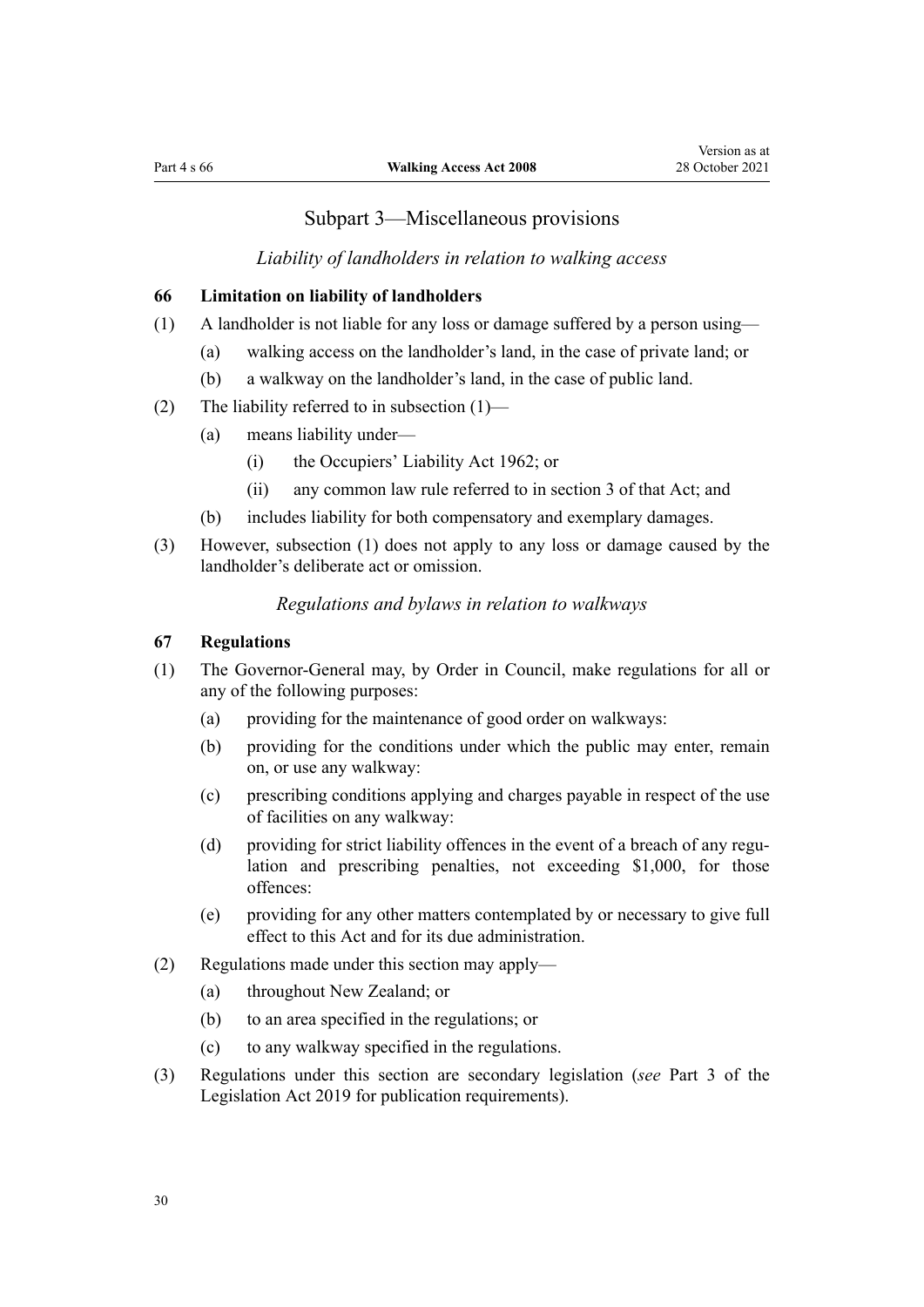<span id="page-30-0"></span>

| Legislation Act 2019 reguirements for secondary legislation made under this section |                                                                                                  |                                    |  |  |
|-------------------------------------------------------------------------------------|--------------------------------------------------------------------------------------------------|------------------------------------|--|--|
| <b>Publication</b>                                                                  | PCO must publish it on the legislation website and notify LA19 s $69(1)(c)$<br>it in the Gazette |                                    |  |  |
| Presentation                                                                        | The Minister must present it to the House of<br>Representatives                                  | LA19 s 114, Sch 1<br>cl $32(1)(a)$ |  |  |
| <b>Disallowance</b>                                                                 | It may be disallowed by the House of Representatives                                             | LA19 ss 115, 116                   |  |  |
| This note is not part of the Act.                                                   |                                                                                                  |                                    |  |  |

Section 67(3): inserted, on 28 October 2021, by [section 3](http://legislation.govt.nz/pdflink.aspx?id=LMS268932) of the Secondary Legislation Act 2021 (2021 No 7).

#### **68 Bylaws**

- (1) A controlling authority (other than a department that is a controlling authority) may make bylaws for 1 or both of the following purposes:
	- (a) providing for the maintenance of good order on walkways:
	- (b) providing for the conditions under which the public may use any walkway.
- (2) Bylaws apply to any walkway—
	- (a) over which the controlling authority has jurisdiction; and
	- (b) that is specified in the bylaws.
- (3) Bylaws made under subsection (1)—
	- (a) must not be inconsistent with this Act or any regulations made under [section 67](#page-29-0); and
	- (b) must be made,—
		- (i) if the controlling authority is a local authority, in accordance with [section 156\(1\)](http://legislation.govt.nz/pdflink.aspx?id=DLM173404) of the Local Government Act 2002, as if they were made under that Act; or
		- (ii) if the controlling authority is not a local authority,—
			- (A) only after the controlling authority has taken into account the views (if any) of the persons or organisations that it considers representative of the interests of persons likely to be substantially affected by the bylaws; and
			- (B) by resolution of the controlling authority and signed by at least 2 members of the controlling authority who are authorised to do so.
- (4) Despite anything to the contrary in this Act or in any other enactment, the con‐ trolling authority must not delegate the power conferred by subsection (1).
- (5) A person who fails to comply with any bylaw made under this section contra‐ venes this subsection and is liable, on conviction, to a fine not exceeding \$1,000.

Section 68(5): amended, on 1 July 2013, by [section 413](http://legislation.govt.nz/pdflink.aspx?id=DLM3360714) of the Criminal Procedure Act 2011 (2011 No 81).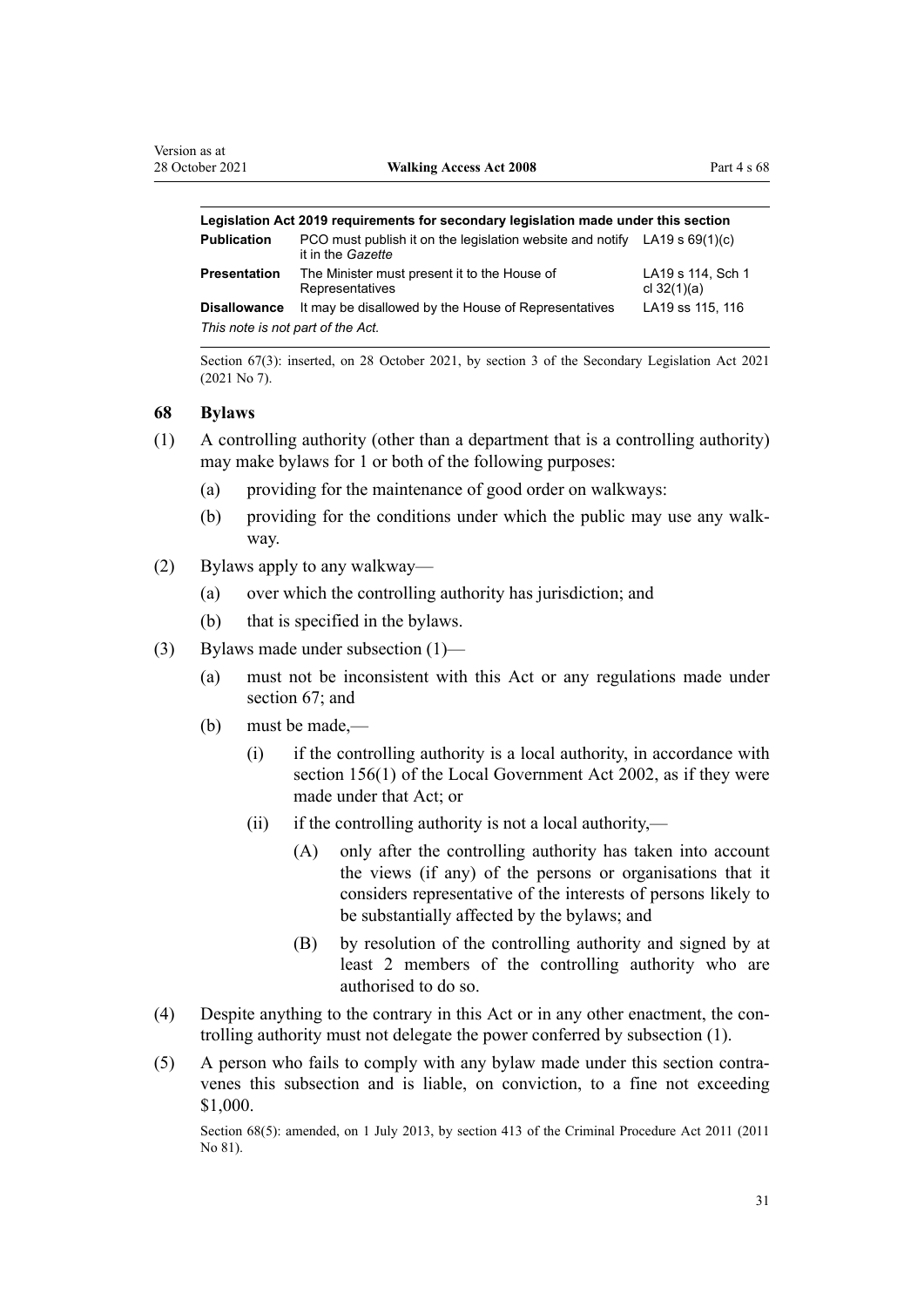# <span id="page-31-0"></span>**69 Bylaws to be approved by Commission and published**

- (1) A controlling authority that makes bylaws under [section 68](#page-30-0) must submit them to the Commission for approval.
- (2) The approved bylaws are secondary legislation (*see* [Part 3](http://legislation.govt.nz/pdflink.aspx?id=DLM7298343) of the Legislation Act 2019 for publication requirements).
- (3) That Act applies as if—
	- (a) the Commission were the maker of the bylaws; and
	- (b) the bylaws were made by the Commission approving them.
- (4) Publication of the bylaws in accordance with subsection (2) is, in the absence of proof to the contrary, evidence that the bylaws have been properly made and approved under this Part.

|                                   | Legislation Act 2019 requirements for secondary legislation referred to in subsection (2)                                                                                                                                                                               |                                      |  |  |
|-----------------------------------|-------------------------------------------------------------------------------------------------------------------------------------------------------------------------------------------------------------------------------------------------------------------------|--------------------------------------|--|--|
| <b>Publication</b>                | The maker must:<br>• publish it in the <i>Gazette</i>                                                                                                                                                                                                                   | LA19 ss 73, 74(1)(a),<br>Sch 1 cl 14 |  |  |
|                                   | • publish it in a daily or other newspaper circulating in the<br>area in which the walkway is located                                                                                                                                                                   |                                      |  |  |
|                                   | • if the controlling authority thinks it desirable in the<br>circumstances, by any other method of giving public<br>notice                                                                                                                                              |                                      |  |  |
|                                   | • make copies of it available for inspection and purchase<br>at the offices of the controlling authority, and if the<br>controlling authority is not a local authority, at the office of<br>every local authority in whose district or region the<br>walkway is located |                                      |  |  |
| <b>Presentation</b>               | It is not required to be presented to the House of<br>Representatives because a transitional exemption applies cl 32(1)(a)<br>under Schedule 1 of the Legislation Act 2019                                                                                              | LA19 s 114, Sch 1                    |  |  |
| <b>Disallowance</b>               | It may be disallowed by the House of Representatives                                                                                                                                                                                                                    | LA19 ss 115, 116                     |  |  |
| This note is not part of the Act. |                                                                                                                                                                                                                                                                         |                                      |  |  |

Section 69: replaced, on 28 October 2021, by [section 3](http://legislation.govt.nz/pdflink.aspx?id=LMS268932) of the Secondary Legislation Act 2021 (2021 No 7).

#### **70 Minor changes and error corrections**

- (1) Despite the requirements for approval and publication under section 69, a controlling authority may, by resolution that is publicly notified, make minor changes to, or correct errors in, a bylaw, but only if the changes or corrections do not affect—
	- (a) an existing right, interest, title, immunity, or duty of any person to whom the bylaw applies; or
	- (b) an existing status or capacity of any person to whom the bylaw applies.
- (2) In this section, **publicly notify** means to give notice—
	- (a) in a daily or other newspaper circulating in the area in which the walkway is located; and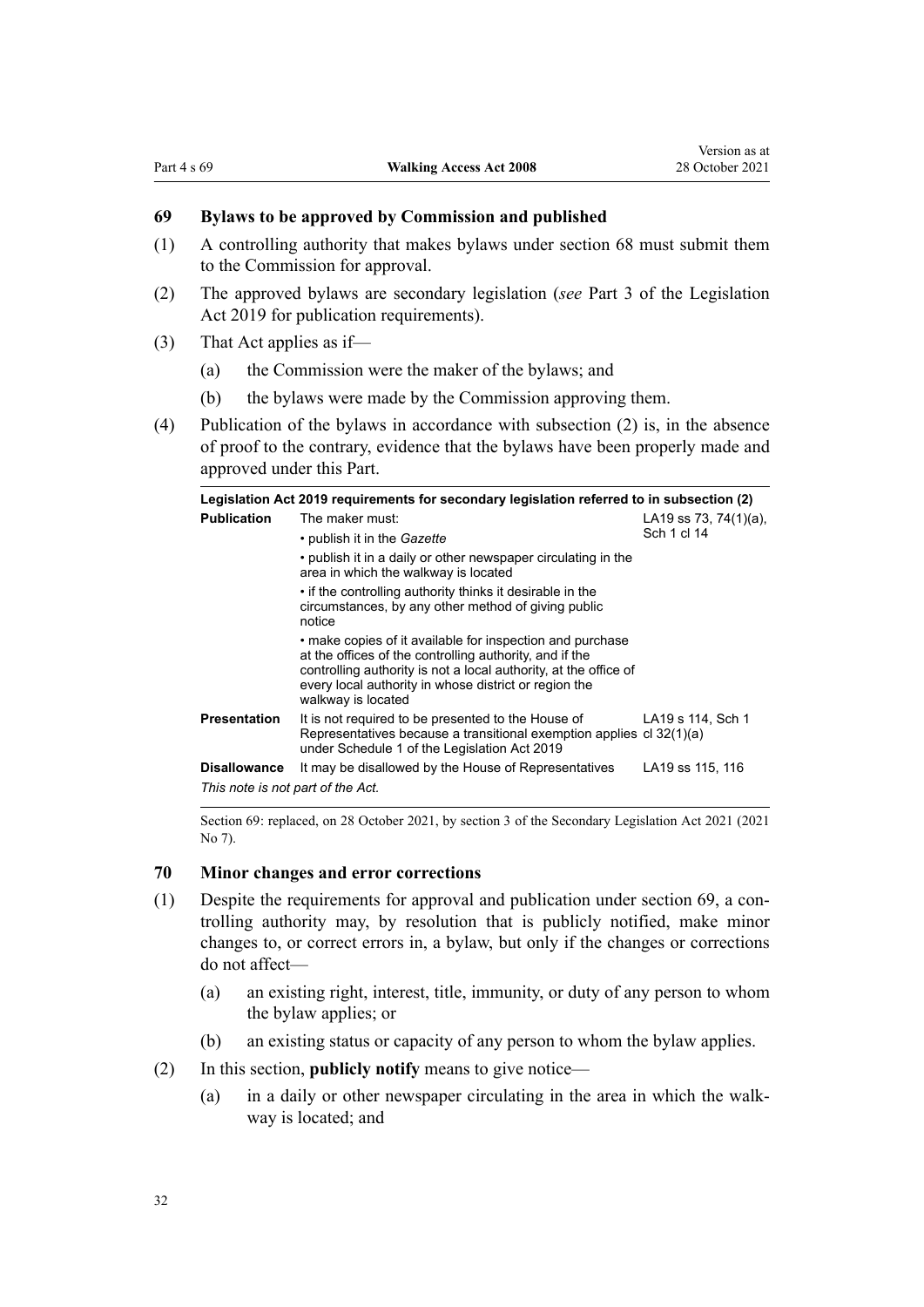<span id="page-32-0"></span>(b) if the controlling authority thinks it desirable in the circumstances, by any other method of giving public notice.

Section 70: replaced, on 28 October 2021, by [section 3](http://legislation.govt.nz/pdflink.aspx?id=LMS268932) of the Secondary Legislation Act 2021 (2021 No 7).

## **71 Certain other requirements do not apply to bylaws**

[Section 157](http://legislation.govt.nz/pdflink.aspx?id=DLM173407) of the Local Government Act 2002 does not apply to a bylaw made by a local authority under [section 68.](#page-30-0)

# *Transitional provisions*

# **72 Existing controlling authorities of walkways to continue**

- (1) An entity that, immediately before the commencement of this Act, is a control‐ ling authority appointed under [section 11](http://legislation.govt.nz/pdflink.aspx?id=DLM209931) of the New Zealand Walkways Act 1990 is to be treated as a controlling authority appointed under [section 35](#page-16-0) of this Act.
- (2) If an administering authority or the Minister of Conservation is, immediately before the commencement of this Act, still deemed to be a controlling authority under [section 11\(3\)](http://legislation.govt.nz/pdflink.aspx?id=DLM209931) or (4) of the New Zealand Walkways Act 1990, the administering authority or the Minister is to be treated as having become a control‐ ling authority under [section 36](#page-17-0) of this Act.

# **73 Easements, leases, and agreements to vest in Commission**

- (1) On the commencement of this Act, all easements, leases, and agreements entered into for the purposes of the [New Zealand Walkways Act 1990](http://legislation.govt.nz/pdflink.aspx?id=DLM209477) and in existence immediately before the commencement of this Act vest in the Commission.
- (2) If an enactment provides for an easement to be granted or provided to the Crown under the [New Zealand Walkways Act 1990,](http://legislation.govt.nz/pdflink.aspx?id=DLM209477) and the easement has not been granted or provided on the commencement of this Act, it must instead be granted or provided to the Commission as grantee.
- (3) However, the Crown and the Commission are, together and separately, subject to any obligation or liability to which—
	- (a) the Crown was subject, immediately before the commencement of this Act, under an easement, lease, or agreement referred to in subsection (1); and
	- (b) the Commission is subject under an easement referred to in subsection (2) when that easement is granted or provided to the Commission.
- (4) The Crown is not in breach of any obligation referred to in subsection (3) as long as it takes all reasonable steps to satisfy the obligation.
- (5) Subsections (1) and (2) have effect whether or not any enactment, deed, or agreement permits, or requires consent to, those matters.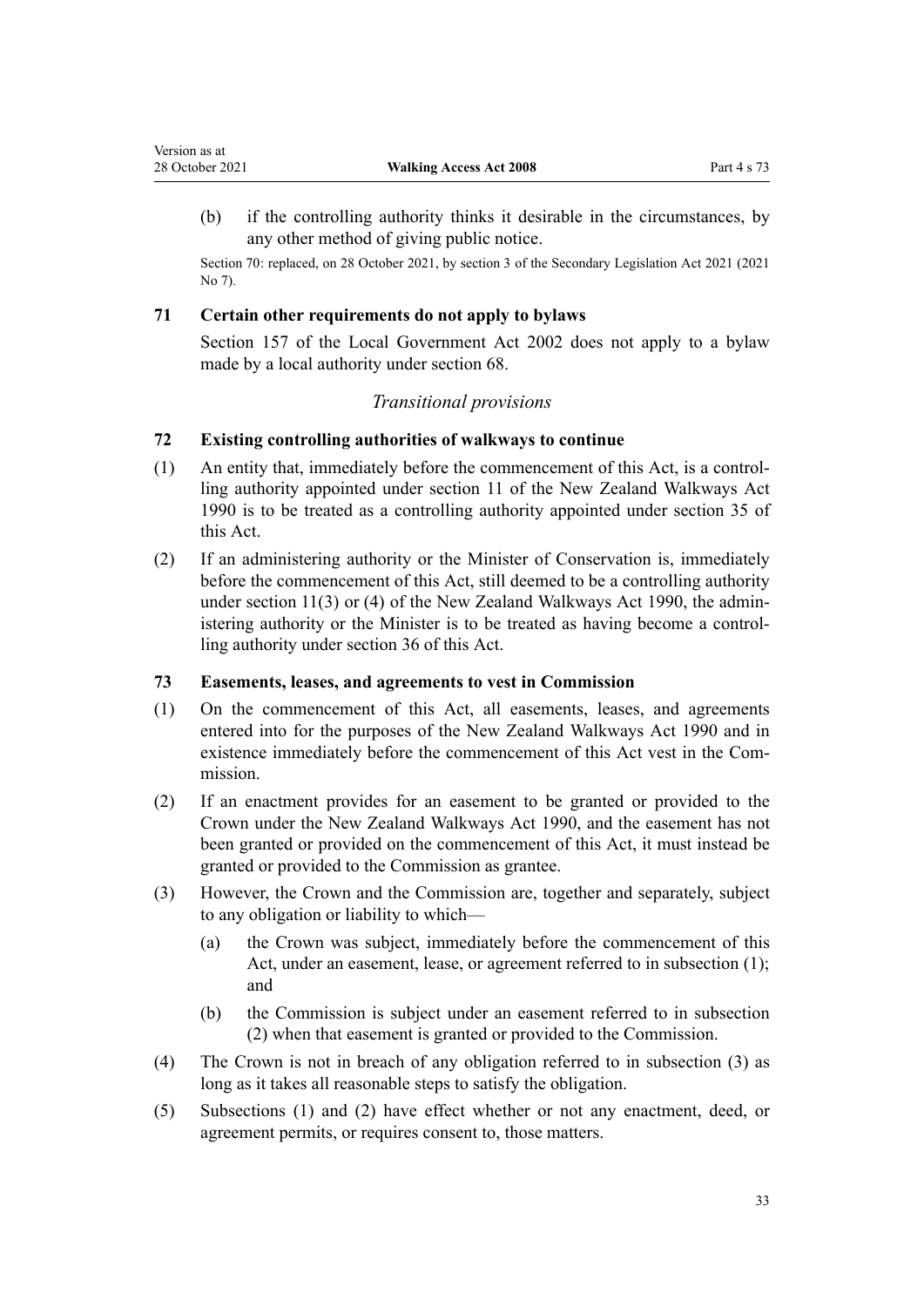<span id="page-33-0"></span>(6) This section is subject to section 74.

#### **74 Agreements made under New Zealand Walkways Act 1990**

- (1) This section applies to all agreements—
	- (a) made under [section 16\(1\)\(a\)](http://legislation.govt.nz/pdflink.aspx?id=DLM209936) of the New Zealand Walkways Act 1990; and
	- (b) that were in existence immediately before the commencement of this Act.
- (2) The agreements referred to in subsection (1) are administered by the Minister of Conservation.

#### **75 Grants and gifts to Commission**

- (1) All money received under [section 18](http://legislation.govt.nz/pdflink.aspx?id=DLM209938) of the New Zealand Walkways Act 1990 and held in the Department of Conservation Grants and Gifts Trust Account (a Trust Bank Account established under [section 67](http://legislation.govt.nz/pdflink.aspx?id=DLM162983) of the Public Finance Act 1989) immediately before the commencement of this Act—
	- (a) vests in the Commission; and
	- (b) must be applied for the purposes for which the money was granted or gifted.
- (2) The vesting referred to in subsection  $(1)(a)$  occurs on the commencement of this Act.

#### **76 Liability of Commission**

- (1) The Commission is not liable for acts or omissions of any person under the [New Zealand Walkways Act 1990.](http://legislation.govt.nz/pdflink.aspx?id=DLM209477)
- (2) However, a proceeding commenced under the [New Zealand Walkways Act](http://legislation.govt.nz/pdflink.aspx?id=DLM209477) [1990](http://legislation.govt.nz/pdflink.aspx?id=DLM209477) that, immediately before the commencement of this Act, is pending by or against the Director-General of Conservation may be carried on, completed, or enforced by or against the Director-General of Conservation as if that Act had not been repealed.

*Government Superannuation Fund in relation to Commission*

#### **77 Current contributors to Government Superannuation Fund**

- (1) This section applies to any person who, immediately before being employed by the Commission, was a contributor to the Government Superannuation Fund under [Part 2](http://legislation.govt.nz/pdflink.aspx?id=DLM446395) or [2A](http://legislation.govt.nz/pdflink.aspx?id=DLM446842) of the Government Superannuation Fund Act 1956.
- (2) A person to whom subsection (1) applies is, for the purposes of the [Govern‐](http://legislation.govt.nz/pdflink.aspx?id=DLM446000) [ment Superannuation Fund Act 1956](http://legislation.govt.nz/pdflink.aspx?id=DLM446000), deemed to be employed in the Government service, and that Act applies to the person as if his or her service as an employee of the Commission were Government service.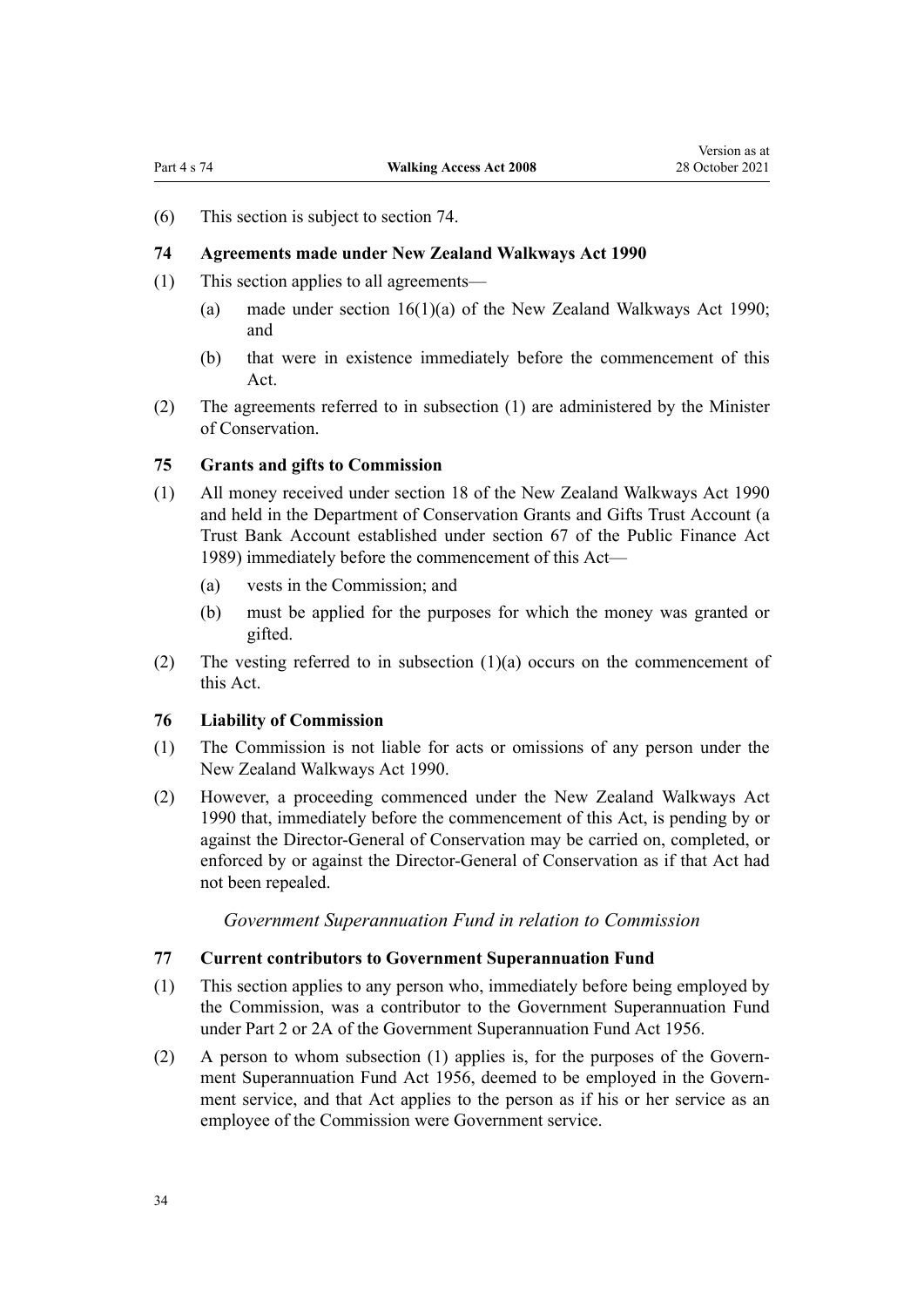<span id="page-34-0"></span>(3) A person ceases to be deemed to be employed in the Government service when that person ceases to be employed by the Commission.

# **78 No entitlement to recommence contributions to Government Superannuation Fund**

[Section 77](#page-33-0) does not entitle a person to become a contributor to the Government Superannuation Fund if the person has (since being employed by the Commis‐ sion) ceased to be a contributor.

# **79 Commission is controlling authority**

For the purposes of applying the [Government Superannuation Fund Act 1956](http://legislation.govt.nz/pdflink.aspx?id=DLM446000) to a person referred to in [section 77,](#page-33-0) the Commission is the controlling authority in relation to that person.

# *Review of Act*

# **80 Minister must review Act**

- (1) The Minister must, as soon as is reasonably practicable after the expiry of the period of 10 years from the commencement of this Act,—
	- (a) prepare the terms of reference for a review of the Act, after consultation with the Commission; and
	- (b) commence a review in accordance with those terms of reference to consider—
		- (i) the need for this Act; and
		- (ii) its operation and effectiveness; and
		- (iii) whether any amendments to this Act are necessary or desirable.
- (2) Within 11 years of the commencement of this Act, the Minister must—
	- (a) report on the findings of the review and any recommendations relating to this Act; and
	- (b) present a copy of the report to the House of Representatives.

# *Repeal and amendments*

# **81 New Zealand Walkways Act 1990 repealed**

The [New Zealand Walkways Act 1990](http://legislation.govt.nz/pdflink.aspx?id=DLM209477) (1990 No 32) is repealed.

# **82 Acts amended**

The Acts specified in the [Schedule](#page-35-0) are amended in the manner indicated in that schedule.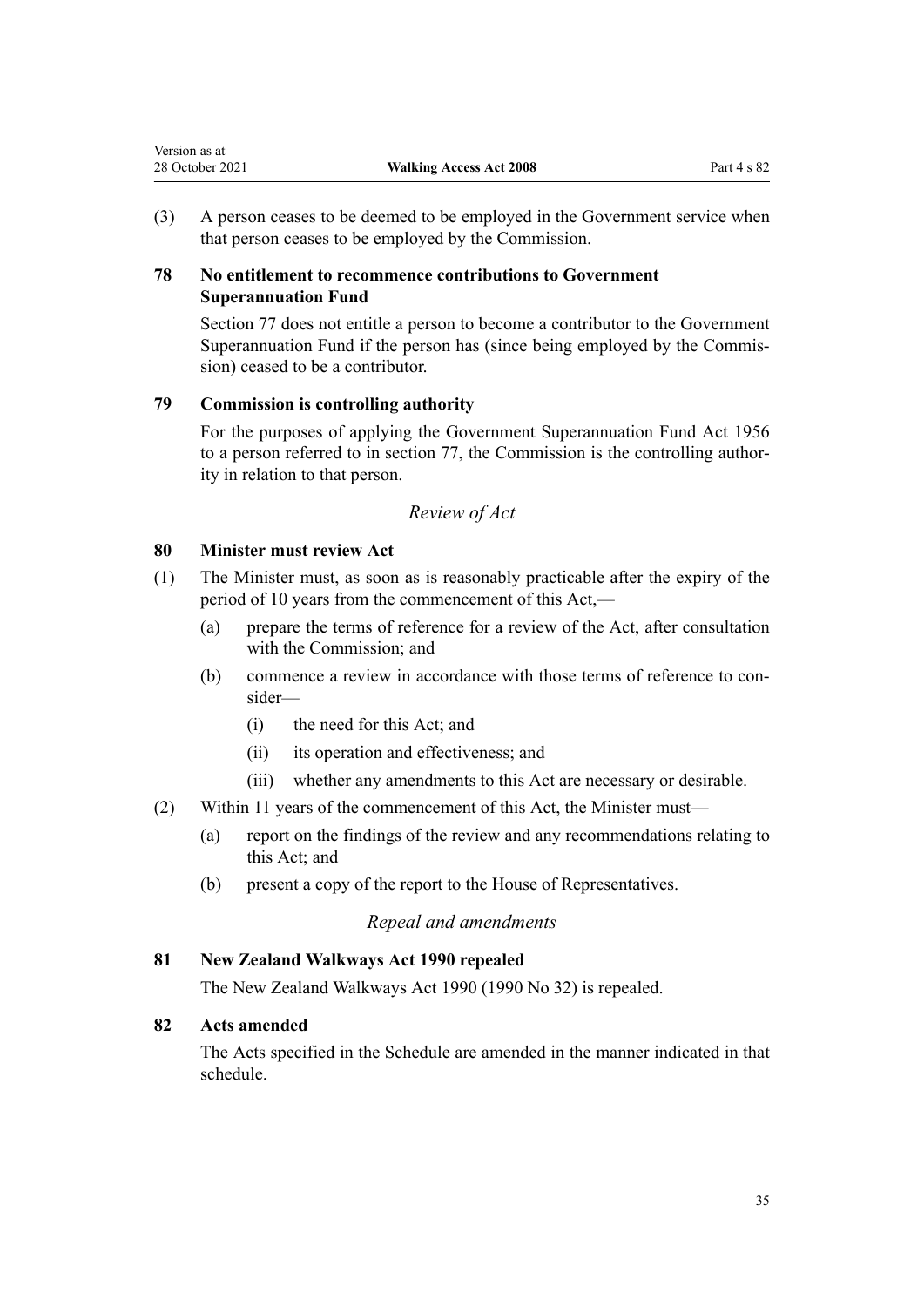# **Schedule Acts amended**

[s 82](#page-34-0)

## **Consequential amendments to Acts**

<span id="page-35-0"></span>**Conservation Act 1987 (1987 No 65)**

Definition of **walkway** in [section 2\(1\):](http://legislation.govt.nz/pdflink.aspx?id=DLM103616) repeal.

[Section 6B\(1\)](http://legislation.govt.nz/pdflink.aspx?id=DLM104088): omit "the New Zealand Walkways Act 1990," in each place where it appears.

Section  $6B(1)(f)$ : repeal.

Section  $6M(1)(e)$ : repeal.

[Section 17C\(1\)](http://legislation.govt.nz/pdflink.aspx?id=DLM104297): omit "the New Zealand Walkways Act 1990,".

[Section 17D\(1\):](http://legislation.govt.nz/pdflink.aspx?id=DLM104299) omit "the New Zealand Walkways Act 1990,".

[Section 26ZS\(1\)\(e\):](http://legislation.govt.nz/pdflink.aspx?id=DLM106043) repeal.

Item relating to the New Zealand Walkways Act 1990 in [Schedule 1:](http://legislation.govt.nz/pdflink.aspx?id=DLM107200) omit.

#### **Crown Entities Act 2004 (2004 No 115)**

Part 1 of [Schedule 1](http://legislation.govt.nz/pdflink.aspx?id=DLM331113): insert the following item in its appropriate alphabetical order:

| <b>Name</b>           | <b>Exemption from acquisition of securities,</b><br>borrowing, guarantee, and derivative rules |       |       |       | <b>Exemption from section 165 (net)</b><br>surplus payable to Crown) |
|-----------------------|------------------------------------------------------------------------------------------------|-------|-------|-------|----------------------------------------------------------------------|
|                       | S 161                                                                                          | S 162 | S 163 | S 164 |                                                                      |
| New Zealand           |                                                                                                |       |       |       |                                                                      |
| <b>Walking Access</b> |                                                                                                |       |       |       |                                                                      |
| Commission            |                                                                                                |       |       |       |                                                                      |

#### **Crown Pastoral Land Act 1998 (1998 No 65)**

Paragraph (a) of the definition of **protective mechanism** in [section 2](http://legislation.govt.nz/pdflink.aspx?id=DLM426899): omit "section 8 of the New Zealand Walkways Act 1990" and substitute "sections 26 to 29 of the Walking Access Act 2008".

Heading above [section 59](http://legislation.govt.nz/pdflink.aspx?id=DLM427060): omit "*of Minister of Conservation*".

Heading to [section 59:](http://legislation.govt.nz/pdflink.aspx?id=DLM427060) omit "**of Minister of Conservation**".

[Section 59\(a\):](http://legislation.govt.nz/pdflink.aspx?id=DLM427060) omit "Reserves Act 1977," and substitute "Reserves Act 1977 or".

[Section 59\(a\):](http://legislation.govt.nz/pdflink.aspx?id=DLM427060) omit "or section 8 of the New Zealand Walkways Act 1990".

[Section 59](http://legislation.govt.nz/pdflink.aspx?id=DLM427060): add as subsection (2):

(2) Without the prior written consent of the New Zealand Walking Access Com‐ mission (established by section 6 of the Walking Access Act 2008), a substan‐ tive proposal may not designate any land as land to be disposed of subject to the creation of an easement under sections 26 to 29 of the Walking Access Act 2008.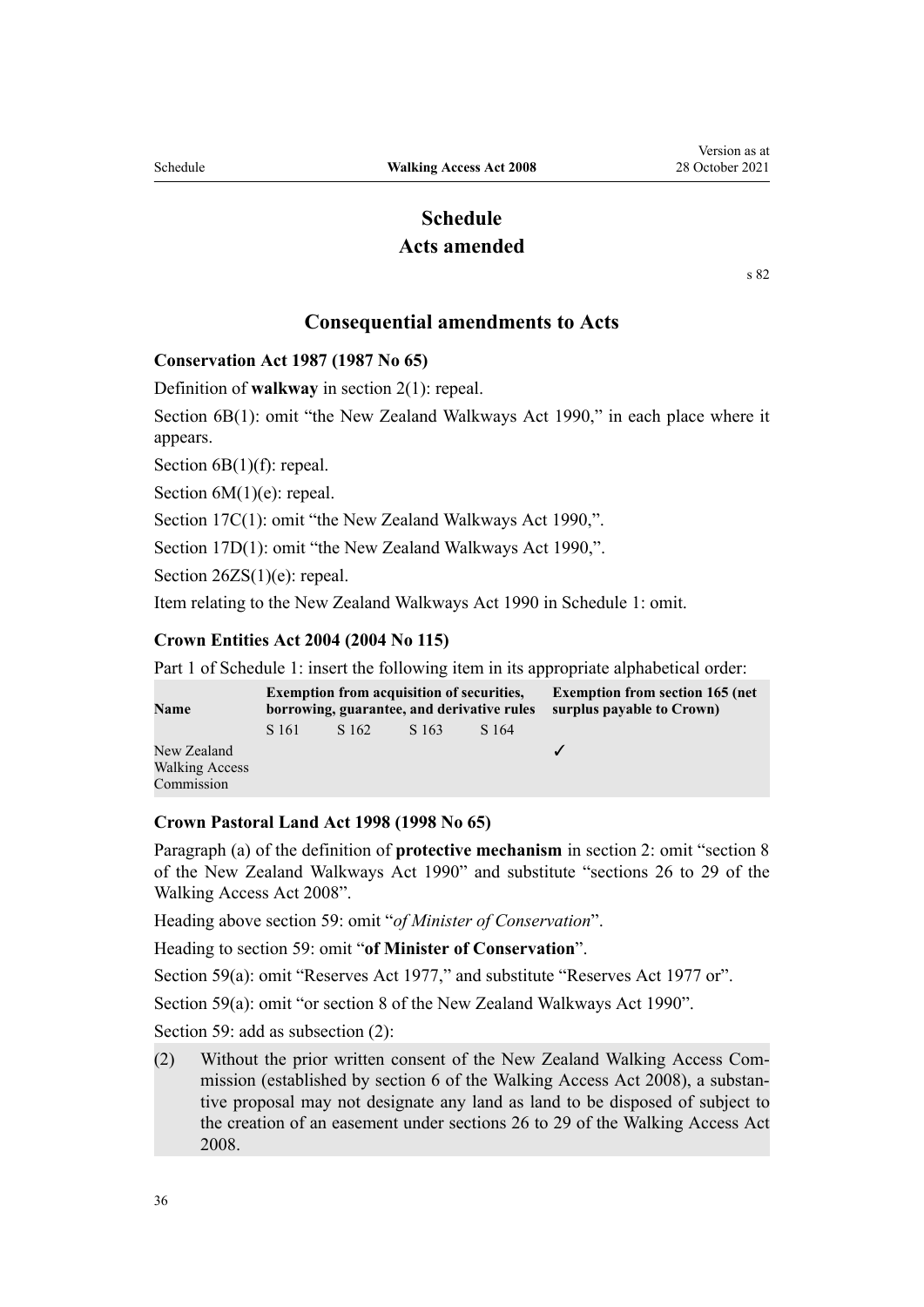[Section 80\(3\)](http://legislation.govt.nz/pdflink.aspx?id=DLM427082): omit "section 8 of the New Zealand Walkways Act 1990" and substitute "sections 26 to 29 of the Walking Access Act 2008".

[Section 80\(3\)\(a\)\(ii\)](http://legislation.govt.nz/pdflink.aspx?id=DLM427082): omit "Director-General of Conservation" and substitute "New Zealand Walking Access Commission (established by section 6 of that Act)".

[Section 80\(3\)\(b\):](http://legislation.govt.nz/pdflink.aspx?id=DLM427082) repeal and substitute:

(b) the New Zealand Walking Access Commission must promptly do all acts necessary to enable the creation of the easement.

#### **Hauraki Gulf Marine Park Act 2000 (2000 No 1)**

[Section 11\(1\)\(h\)](http://legislation.govt.nz/pdflink.aspx?id=DLM53147): repeal.

Version as at

Item relating to the New Zealand Walkways Act 1990 in [Schedule 1:](http://legislation.govt.nz/pdflink.aspx?id=DLM53199) omit.

[Schedule 1:](http://legislation.govt.nz/pdflink.aspx?id=DLM53199) insert in its appropriate alphabetical order "Walking Access Act 2008".

#### **Litter Act 1979 (1979 No 41)**

Paragraph (1) of the definition of **public place** in [section 2\(1\):](http://legislation.govt.nz/pdflink.aspx?id=DLM33087) omit "section 2 of the New Zealand Walkways Act 1975" and substitute "section 4 of the Walking Access Act 2008".

Section  $6(1)(f)$ : repeal and substitute:

(f) every enforcement officer and honorary enforcement officer within the meaning of the Walking Access Act 2008 while that officer is acting in the exercise of his or her powers and the discharge of his or her duties on any walkway:

#### **Ombudsmen Act 1975 (1975 No 9)**

Part 2 of [Schedule 1](http://legislation.govt.nz/pdflink.aspx?id=DLM431204): insert the following item in its appropriate alphabetical order:

New Zealand Walking Access Commission

#### **Summit Road (Canterbury) Protection Act 2001 (2001 No 3(L))**

Definition of **walkway** in [section 4\(1\):](http://legislation.govt.nz/pdflink.aspx?id=DLM85727) repeal and substitute:

**walkway** has the same meaning as in section 4 of the Walking Access Act 2008